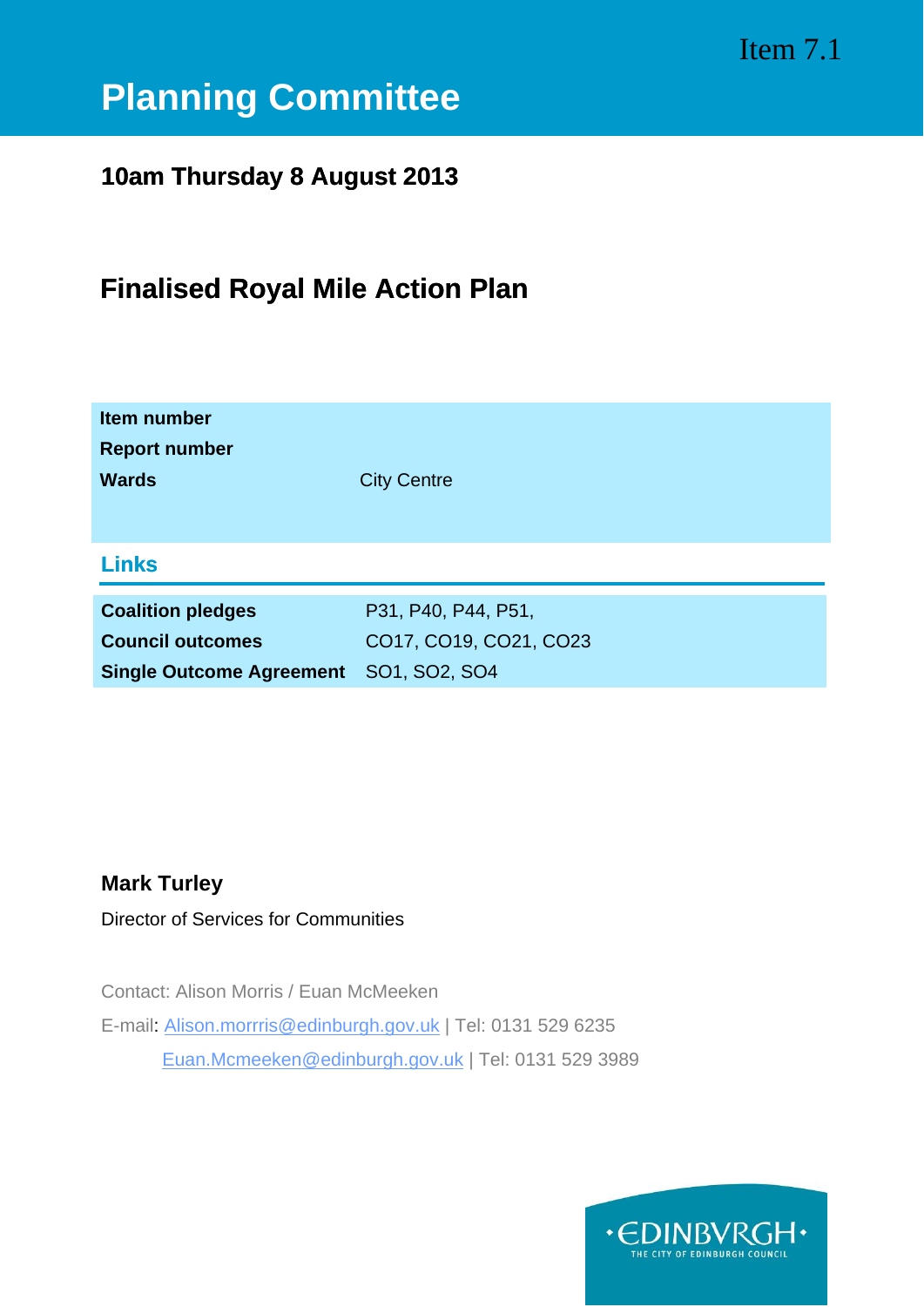# **Finalised Royal Mile Action Plan**

# **Summary**

This report seeks Committee approval for the finalised Royal Mile Action Plan. This plan is based on the outcomes of the Royal Mile Charrette which took place in January 2012 and of an extensive community consultation carried out from 2 April to 17 May 2013.

The plan divides the Royal Mile into six zones, sets out the issues identified in each one, and proposes a series of specific actions to address these.

# **Recommendations**

It is recommended that Committee approves the finalised Royal Mile Action Plan as a document for guiding the delivery of improvements to the Royal Mile.

# **Measures of success**

The plan seeks to achieve four key outcomes:

- 1. an improved people experience along the street;
- 2. a safe, clean and well maintained environment;
- 3. a positive residential environment; and
- 4. an improved, more diverse, retail offer.

The four outcomes are the measures of success. They will be monitored by assessing retail, footfall and traffic information against baseline data. There will also be an annual monitoring meeting with stakeholders.

# **Financial impact**

A number of the projects identified within the Action Plan have some medium to long term financial implications. Public realm proposals for Castlehill are currently being delivered through existing capital budgets. Other public realm proposals will need to be funded through future capital budgets. The relevant proposals are detailed in the Plan.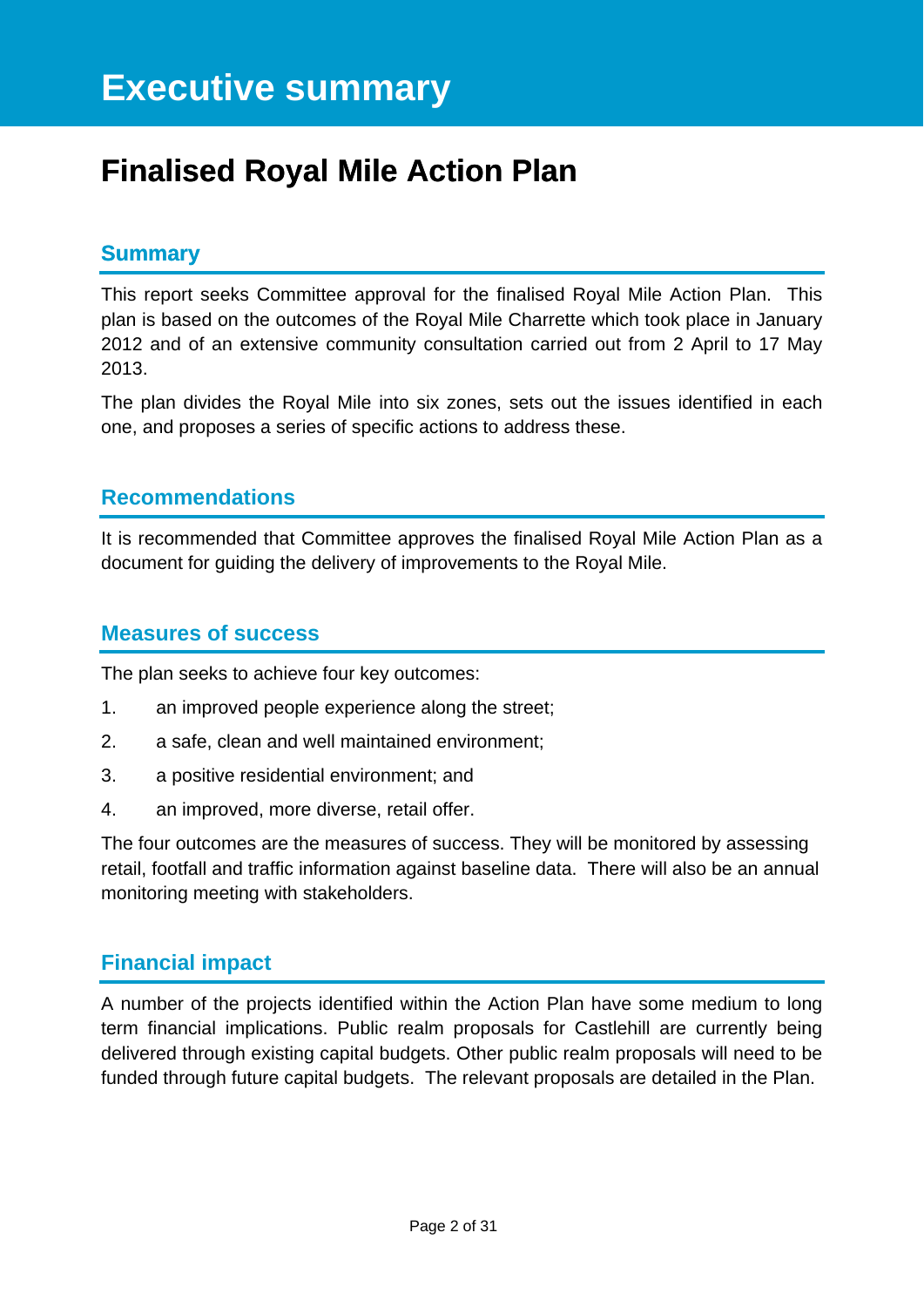# **Equalities impact**

The Equalities Panel was consulted on the Draft Action Plan and the Panel's views have been taken into account in the finalised version.

# **Sustainability impact**

The action plan will deliver improvements to the Royal Mile for the benefit of all users both now and in the future. In terms of sustainability it would have beneficial impacts from social, economic and environmental perspectives.

# **Consultation and engagement**

The draft plan underwent comprehensive consultation in the form of stakeholder meetings and workshops; a community engagement day; workshops with local schools and an online survey.

The process demonstrated widespread support for the four key outcomes and proposed actions, as well as identifying a number of additional actions which have been incorporated into the finalised Plan.

The ongoing development of a Royal Mile Charter will reinforce the commitment of all parties to work together to deliver the Royal Mile Action Plan.

# **Background reading / external references**

- 1. Royal Mile Charrette Summary and Outcomes, January 2012.
- 2. City Centre Southern Arc Area Development Framework, March 2012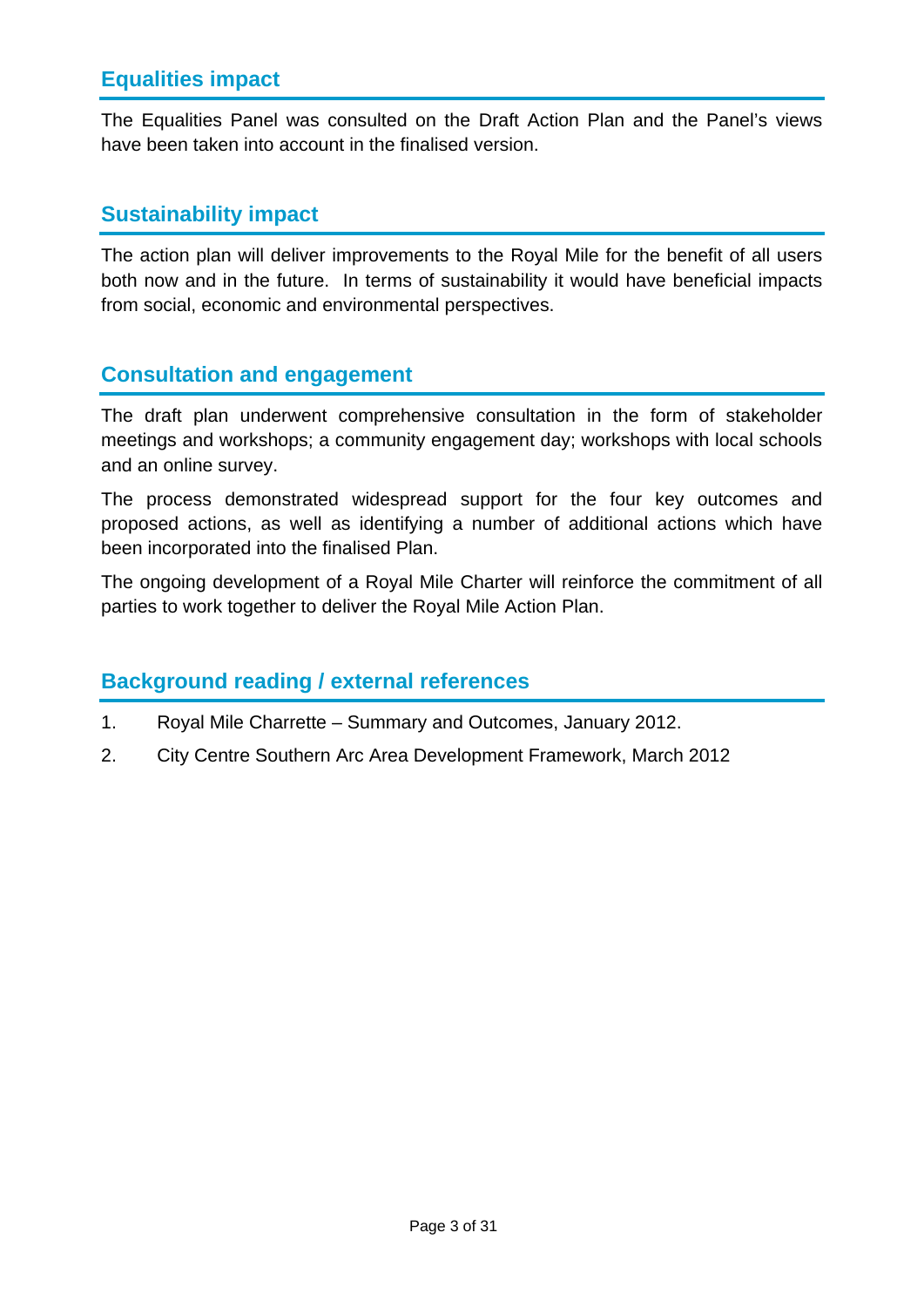# **Finalised Royal Mile Action Plan**

# **1. Background**

- 1.1 The Royal Mile Project was initiated to help the street live up to its role as one of the most important streets in Edinburgh and, arguably, the most iconic street in the nation. The project ties into one of the strands of the Southern Arc Area Development Framework.
- 1.2 It was recognised from the outset that a wide range of stakeholders would have to be involved and the solutions would not be confined to those matters within the Council's control and a broader, partnership approach was required.
- 1.3 Following a programme of data gathering to identify the key issues, major stakeholders attended a charrette (an intensive collaborative workshop) in January 2012. The discussion generated a large number of proposals and it was agreed that the Council would develop these into an action plan for the whole street.
- 1.4 The charrette also identified three early actions to be taken forward that would develop confidence in the project and set the framework for future improvements. These were:
	- the appointment of a Royal Mile Manager
	- a Royal Mile Spring Clean
	- the creation of a Royal Mile Charter
- 1.5 The Council appointed a Royal Mile Manager in April 2012, and the post was dedicated specifically to the Royal Mile for 12 months. During this period the Royal Mile Manager supported the creation of a Royal Mile Business Association as the ongoing delivery group for communication and collaboration of businesses with each other, with other users of the street, and with the Council.
- 1.6 Support to the Royal Mile will now come from the Town Centres activity and will be expanded to focus on delivery of the Edinburgh 2020 Tourism Strategy. This will include projects to drive tourism footfall to the Royal Mile, as well as the supporting the additional city-wide tourism offering, and will tie in with the finalised Royal Mile Action Plan.
- 1.7 Spring Cleans were co-ordinated by the Council in March 2012 and March 2013, and involved local community members.
- 1.8 The development of a Royal Mile Charter will be led by the community and it will be developed following formal agreement of the Action Plan.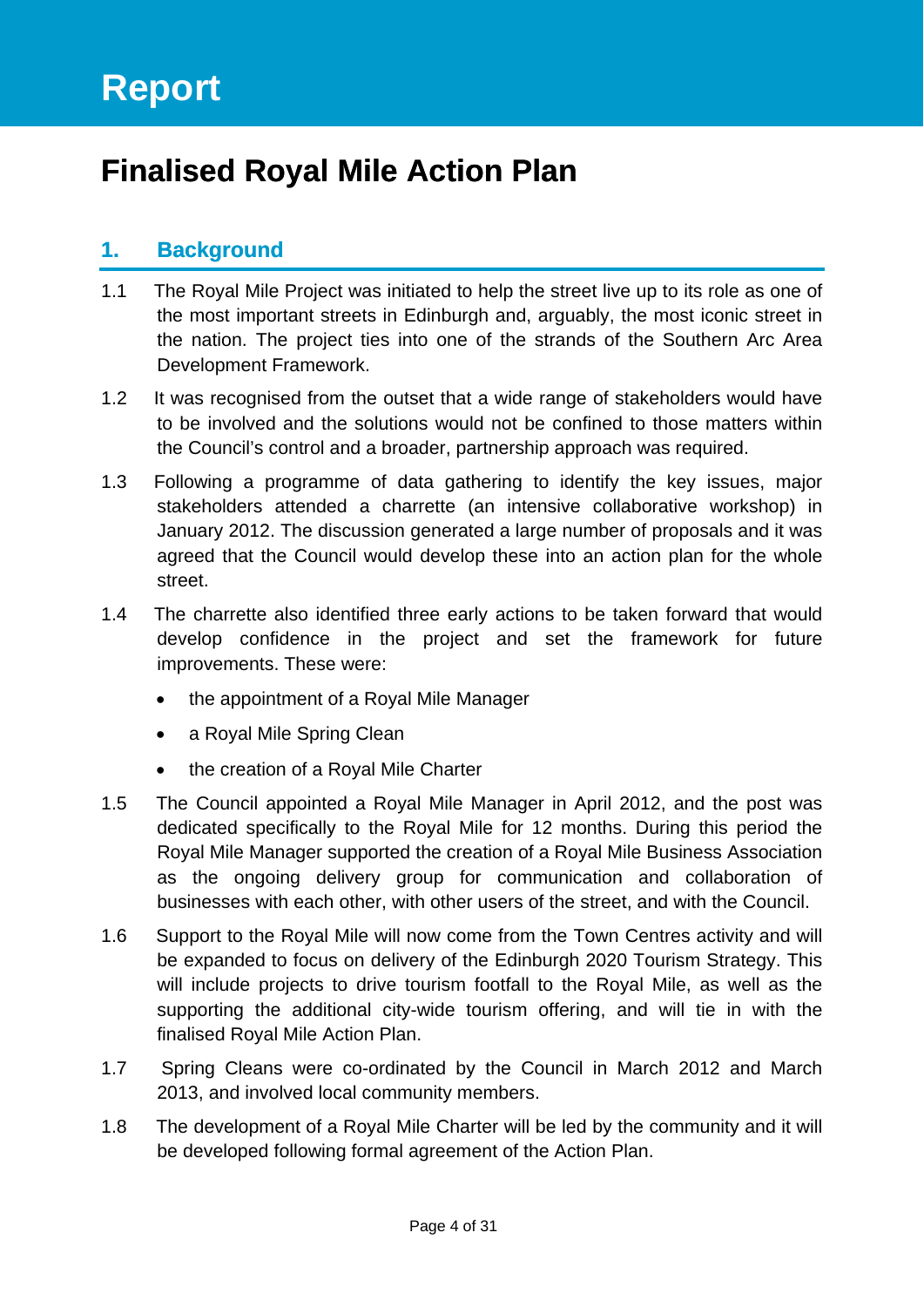- 1.9 In parallel with taking forward the three 'early' actions the Council set up a steering group of officials from a number of departments to develop the action plan. This will ensure that the project results in clear action and lasting improvements for the street.
- 1.10 The Draft Royal Mile Action Plan was approved for consultation on 28 February 2013.

# **2. Main report**

# **Consultation**

- 2.1 Following discussions with local community representatives, a programme for consultation was agreed. This consisted of:
	- *Workshops*  A series of workshops focussing on the six zones: the main focus of the consultation.
	- *Exhibitions*  At the City Chambers, Edinburgh Museum and Central Library.
	- *Community engagement day*  At the Canongate Venture, including activities such as mind mapping and reminiscences of the area.
	- *Street art project*

In collaboration with local children and artists a Royal Mile mural was created on the designated graffiti hoardings around the Caltongate development site.

- *Online survey*  Detailed questions gauging support for the proposed actions.
- 2.2 Discussion at the workshops emphasised the important role that all stakeholders can play in developing and delivering achievable outcomes to help improve each section of the street and also the street as a whole.
- 2.3 The range of stakeholders engaged included residents; businesses, retailers and tourist attractions; school children; and amenity groups. Views were also gathered through written submissions.
- 2.4 The consultation received good levels of engagement:
	- workshop and community day attendees: approximately 100
	- online survey responses: 127
	- letters of representation: 26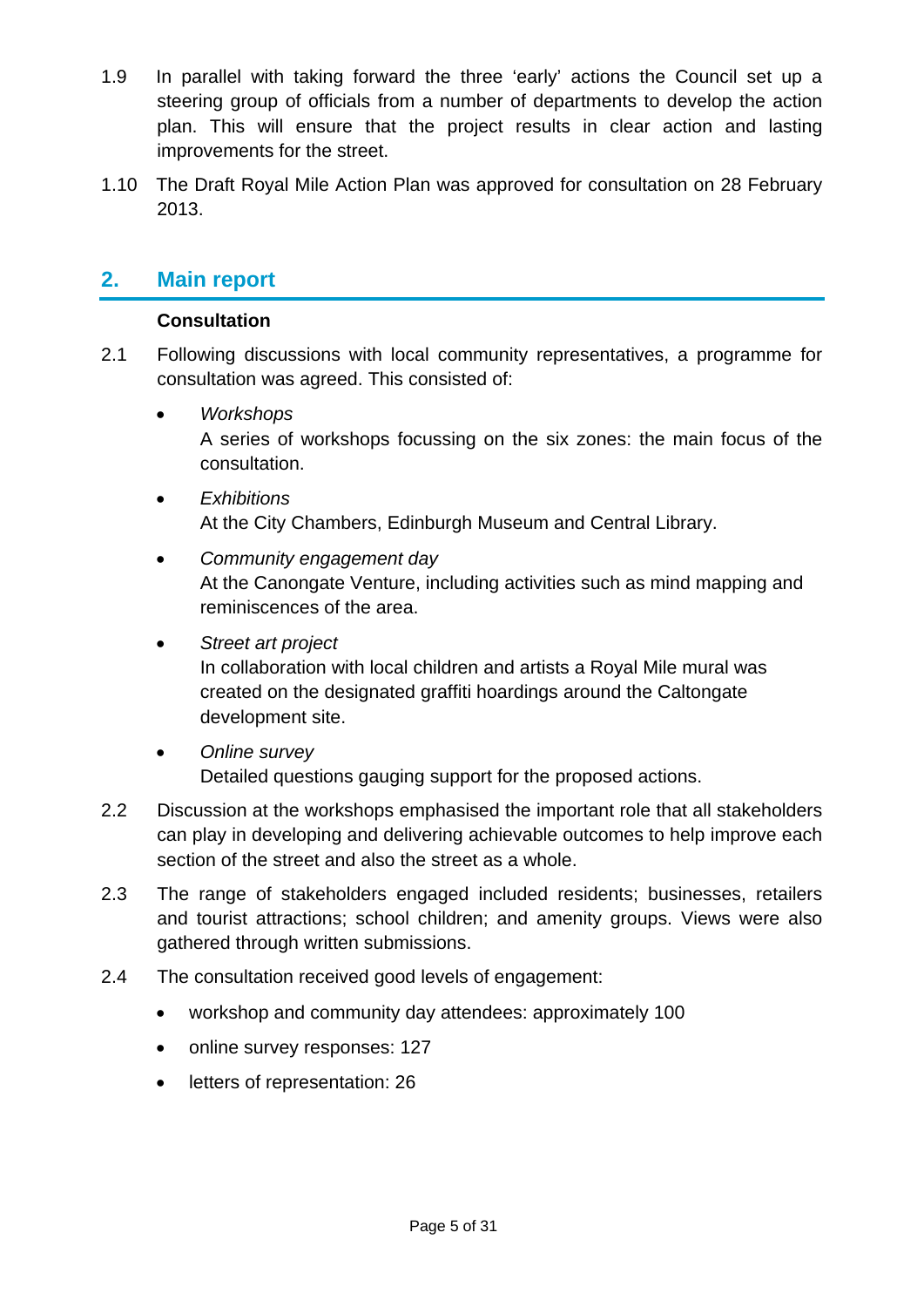# **Outcomes**

- 2.5 The process demonstrated widespread support for the four key outcomes and proposed actions, as well as identifying a number of additional actions which have been incorporated into the finalised action plan.
- 2.6 The key themes running through the consultation responses are set out below:

# *Traffic/pedestrian conflict*

- 2.7 There was significant support for the traffic management options proposed. Two of these have been amended in response to the consultation:
	- 1. limiting traffic at the Lawnmarket

There were a range of views on how this would best be achieved. As a result the finalised action will take forward a temporary pilot which will increase pedestrian space but not prevent through traffic.

2. traffic calming at Canongate

In addition to strong support for the proposed traffic calming measures at the Canongate Kirk, there was a widely held view that the measures should be extended up as far as the St Mary Street junction. The action has been expanded to assess the potential for a second phase of traffic calming.

2.8 In addition to the support for the proposals to review the North/South Bridges and Canongate/Holyrood junctions, two other junctions (Castlehill/Lawnmarket/ Johnston Terrace and St Mary's Street/Jeffrey Street) were identified as requiring attention to improve movement for both pedestrians and vehicles. New actions have been created to review the operation of these junctions.

# *Management*

- 2.9 Throughout discussions on management issues there was universal acknowledgement that trade waste is a fundamental issue that needs to be tackled. Trade waste collections are arranged privately, which means that improvements will need to be developed and implemented collectively, with all commercial units on the street engaged with the process.
- 2.10 In light of the high priority given to this issue, the action proposing the stricter control of trade waste has been brought forward and includes a commitment to having proposals for discussion by the end of the year.
- 2.11 Two other management actions were initially identified as specific to a single zone and have now been extended to cover the whole street:
	- a Winter Events Strategy with off peak events and promotions to attract more people to the street was initially targeted just at the High Street and Civic zones, and will now cover all zones.
	- CEC attendance at local business and community organisation meetings initially focussed on Castlehill, as the location of the Castlehill Group. This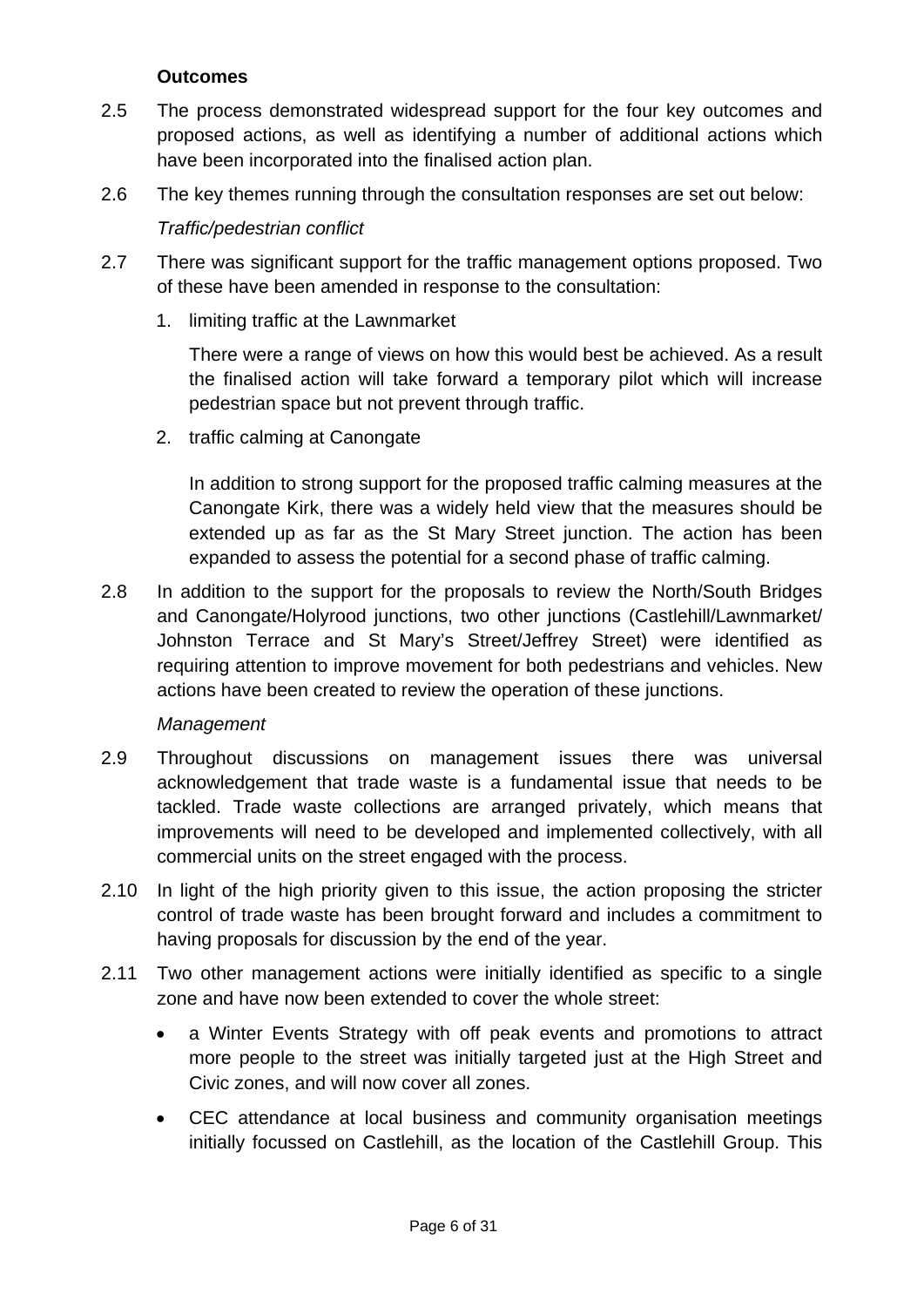*Retail* 

- 2.12 The consistent theme in discussions on retail related to the potential to improve the quality and range of retail offer to support a revitalised Royal Mile that caters for both residents and visitors. There was an aspiration to acknowledge the good things that are already there, and an aspiration for the Council to take control on this issue wherever possible.
- 2.13 There is no easy solution to the issues raised through the consultation process. In response to these issues, a single revised retail action has been identified: the development of a detailed Retail Marketing Strategy for the street. The Strategy will develop a co-ordinated approach to retail both on the Royal Mile and in its hinterlands. The aim will be to promote the street and support the variety of users whilst addressing the issues of concern that arose through the consultation.
- 2.14 The finalised Royal Mile Action Plan is attached as Appendix 1, and a summary of consultation responses is attached as Appendix 2.

# **Delivery**

- 2.15 All the actions have been allocated short, medium or long term timeframes for delivery. Many actions will be lead by the Council, while others, such as the Royal Mile Charter will be led by the community. Successful delivery will be dependent on continued building of the partnership approach across all stakeholders.
- 2.16 Development and delivery of the actions will be co-ordinated by the steering group. The group will be responsible for costing schemes, identifying budgets and detailing proposals. **There is no budget in place at the moment so the next stage of the process will be to develop the means of delivering the action plan.** This will be particularly important for actions requiring public realm works and Traffic Regulation Orders.
- 2.17 A number of the actions have financial implications, and funding will need to be secured from Capital Budget in the coming years.

# **3. Recommendations**

3.1 It is recommended that the Committee approves the finalised Royal Mile Action Plan as a foundation for delivering long term improvements to the Royal Mile.

# **Mark Turley**

Director of Services for Communities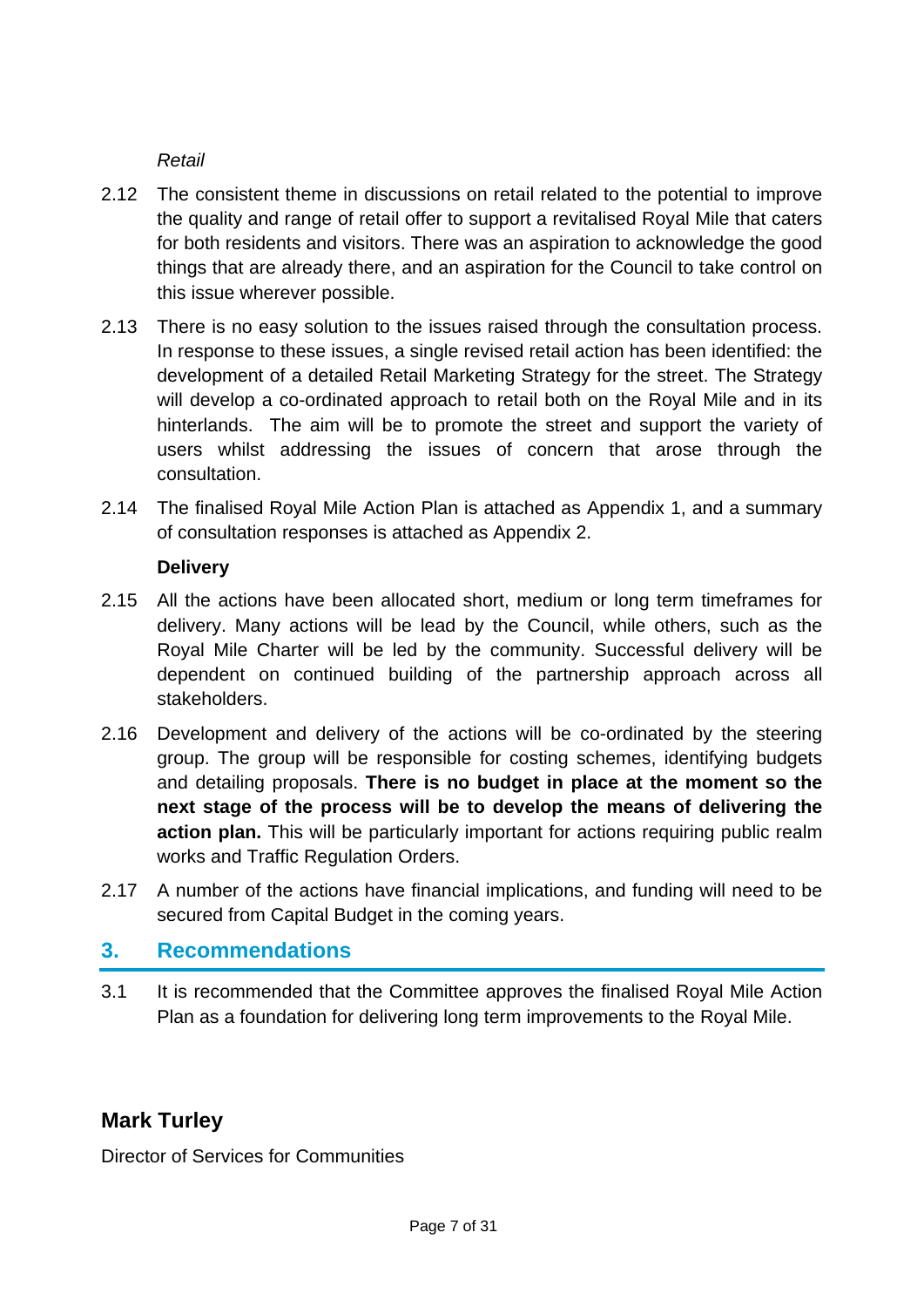# **Links**

| <b>Coalition pledges</b>                  | P31 Maintain our City's reputation as the cultural capital of the<br>world by continuing to support and invest in our cultural<br>infrastructure                                                                                              |
|-------------------------------------------|-----------------------------------------------------------------------------------------------------------------------------------------------------------------------------------------------------------------------------------------------|
|                                           | P40 Work with Edinburgh World Heritage Trust and other<br>stakeholders to conserve the city's built heritage                                                                                                                                  |
|                                           | P44 Prioritise keeping our streets clean and attractive                                                                                                                                                                                       |
|                                           | P51 Investigate the possible introduction of low emission zones                                                                                                                                                                               |
| <b>Council outcomes</b>                   | CO17 Clean - Edinburgh's streets and open spaces are clean<br>and free of litter and graffiti                                                                                                                                                 |
|                                           | CO19 Attractive Places and Well Maintained – Edinburgh<br>remains an attractive city through the development of high<br>quality buildings and places and the delivery of high standards<br>and maintenance of infrastructure and public realm |
|                                           | CO21 Safe – Residents, visitors and businesses feel that<br>Edinburgh is a safe city                                                                                                                                                          |
|                                           | CO23 Well engaged and well informed – Communities and<br>individuals are empowered and supported to improve local<br>outcomes and foster a sense of community                                                                                 |
| <b>Single Outcome</b><br><b>Agreement</b> | 1. Edinburgh's economy delivers increased investment, jobs,<br>and opportunities for all.                                                                                                                                                     |
|                                           | 2. Edinburgh's citizens experience improved health and<br>wellbeing, with reduced inequalities in health.                                                                                                                                     |
|                                           | 4. Edinburgh's communities are safer and have improved<br>physical and social fabric.                                                                                                                                                         |
| <b>Appendices</b>                         | Appendix 1: Finalised Royal Mile Action Plan                                                                                                                                                                                                  |
|                                           | Appendix 2: Summary of consultation responses                                                                                                                                                                                                 |
|                                           |                                                                                                                                                                                                                                               |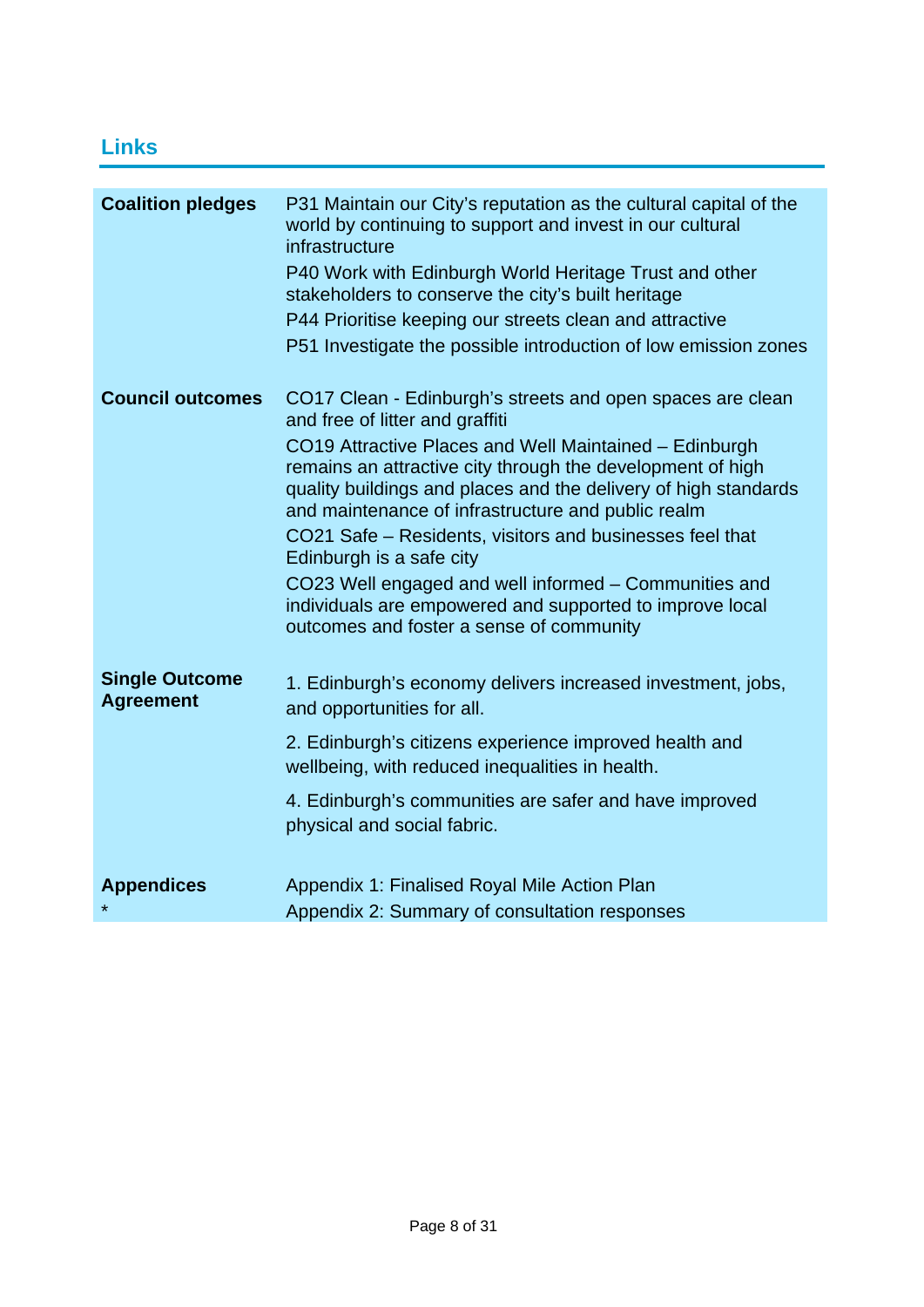# **APPENDIX 1**

# **Finalised Royal Mile Action Plan**

#### **Contents**  [NB changes to the draft Action Plan are in **bold red text**]

#### **Part 1: Background and context**

- 1. Understanding the Royal Mile
- 2. Background **to the project**
- **3. Working in Partnership**

#### **Part 2: Action Plan**

- 4. **Purpose of** the Action Plan
- **5. Section‐by‐section analysis**
- 6. Outcomes
- 7. Actions
- 8. Actions Summary Table
- **9. Delivery**

#### **PART 1: BACKGROUND AND CONTEXT**

#### **1. UNDERSTANDING THE ROYAL MILE**

"This (the Royal Mile) is, perhaps the largest, longest, and finest street for buildings and number of inhabitants not *in Britain only, but in the World."*

(Daniel Defoe, 1723, A Tour Through the Whole Island of Great Britain)

The Royal Mile is one of the most iconic streets in Scotland. It is a succession of spaces that form the main thoroughfare of the Old Town and is the centre of historic Edinburgh. It sits in the heart of the Old Town as an integral part of the World Heritage Site and is Scotland's High Street. At the east end sits the Palace of Holyroodhouse and at its west end Edinburgh Castle. Between these two landmarks, spanning an old Scottish mile, are a large variety of buildings, a legacy of the street's heritage as a place to live and work and also as a centre of power.

It is home to an exceptionally wide variety of people, uses and functions. This great mix helps to make the street a wonderful and unique place, but it also means that conflicts can arise between the different needs of the different users. Over the last few decades the street has become increasingly valued as a tourist attraction. However, the changes in retail profile and increasing awareness of issues associated with motor vehicles, among other things, have raised concerns about the quality of space, leading to suggestions that the Royal Mile is failing to achieve its potential as an important street for Scotland. It is a working street as well as a home, which raises the question of how to balance what makes the street attractive and fulfils the needs of the visitor with the needs of those working, living and using the street on a daily basis.

Beyond the functional purpose of permitting people to get from place to place and to gain access to property, the best streets should help bring people together, build a sense of community, and cause people to interact and to achieve together what they cannot achieve alone. A street is not just a passageway between two points but also an instrument that provides an endless number of services to support the vitality of the spaces in-between.

The vision for the Royal Mile **is** to design a place that creates and leaves a positive and everlasting impression on all those who use it; to be the world's best cultural living street. **This aligns with the Scottish Government aspiration to deliver successful places: places that encourage people to connect with one another, creating** communities where there is a high level of positive activity and interaction, and which are safe, socially stable **and resilient.**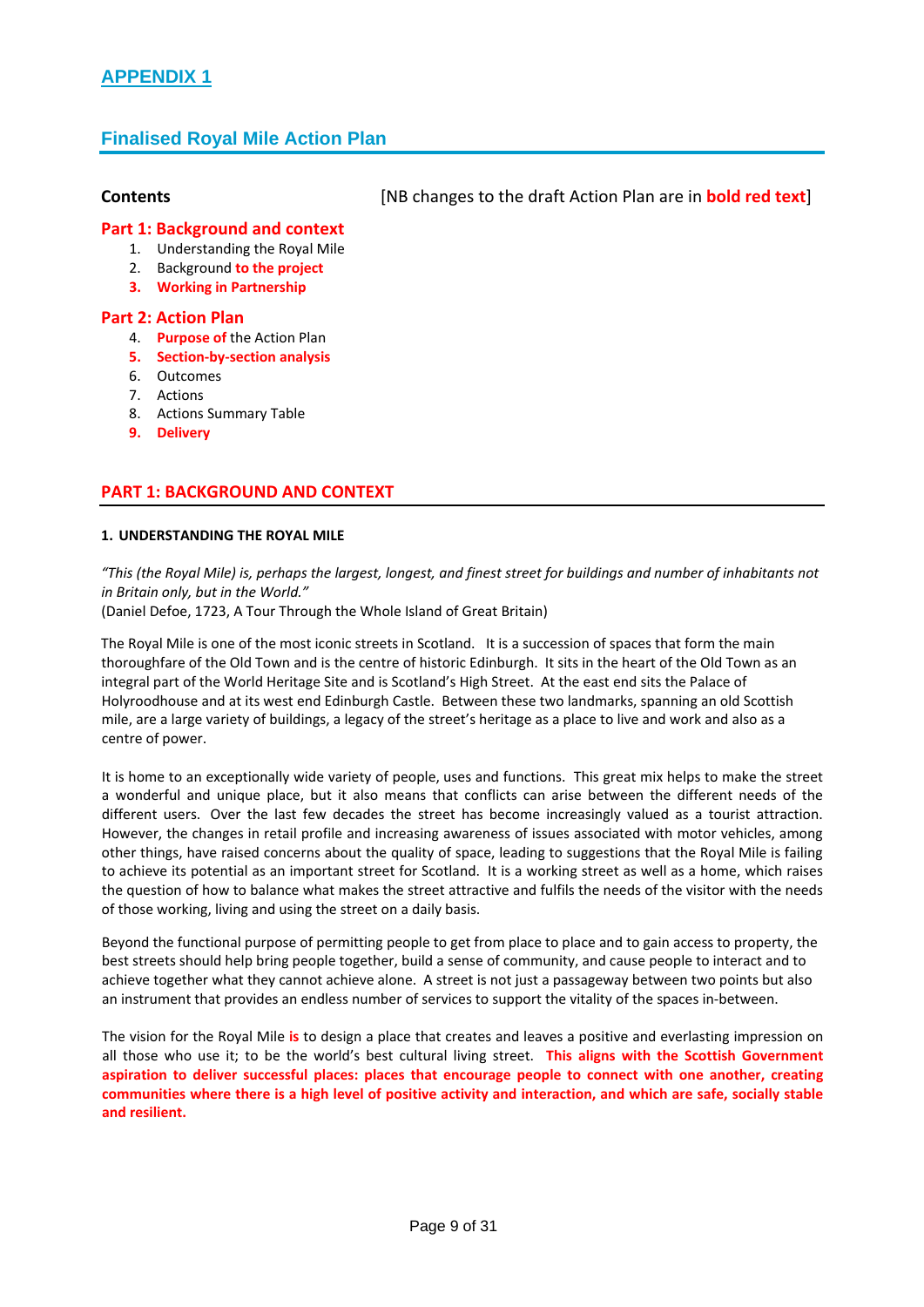#### **2. BACKGROUND TO THE PROJECT**

In 2011, the Council initiated a project to deliver improvements in the day-to-day workings of the Royal Mile; to collectively identify improvements to the street, how it is used and managed, how the traffic flows and how the residents and business use it. At the beginning of 2012, a charrette was held. The purpose of this charrette was to focus on the wide range of issues affecting the Royal Mile and to identify actions required to help unlock the potential of the street for all its users. Through the charrette three early actions were identified as being essential to build confidence in the project and set the framework for improvements:

- 1. the appointment of a Royal Mile Co-ordinator;
- 2. a Royal Mile Spring Clean; and
- 3. the creation of a Royal Mile Charter.

These actions were taken forward immediately: A Royal Mile Co-ordinator was appointed in April 2012 and was in position until May 2013, Spring Cleans took place in March 2012 and again in April 2013 and the communityled Royal Mile Charter is under development pending approval of this Action Plan. It is anticipated that the **Charter will be one of the key mechanisms for supporting delivery of the Plan.** 

#### **3. WORKING IN PARTNERSHIP**

The views of the Royal Mile community and stakeholders have informed every stage of the development of the Plan. The action points developed at the charrette formed the basis for developing the draft Action Plan, which **then underwent assessment through a series of consultation workshops. These workshops brought together** the relevant stakeholders for each section of the street to discuss the draft plan and the aims and objectives it set. Further responses were collected through an online survey and letters of representation, and all of these helped to shape the finalised plan, which takes into consideration the views of all those with a stake in the **street.**

#### **PART 2: ACTION PLAN**

#### **4. PURPOSE OF THE ACTION PLAN**

The Council is committed to ensuring that the Royal Mile project results in clear action and lasting improvements for the street. **Through the project the plan has been developed with an emphasis on the important** contribution that residents, businesses and other stakeholders can make to the success of each section of the **street, as well as the collective whole.**

The Action Plan should be seen as a tool for collaborative working with stakeholders as it sets out actions for the Council and its partners: responsibility for delivering the plan will be shared between the Council and various stakeholders.

**The Royal Mile is much more than just one long street. Rather, it** is a succession of different streets and spaces, with different heritage, different character and different associated issues; linked at the top and bottom by Edinburgh Castle and the Palace of Holyroodhouse. **The Action Plan, therefore, divides the Royal Mile** into six distinct zones. This allows for an investigation of the successes and failures within each section of the street and the identification of actions best suited to address the problems.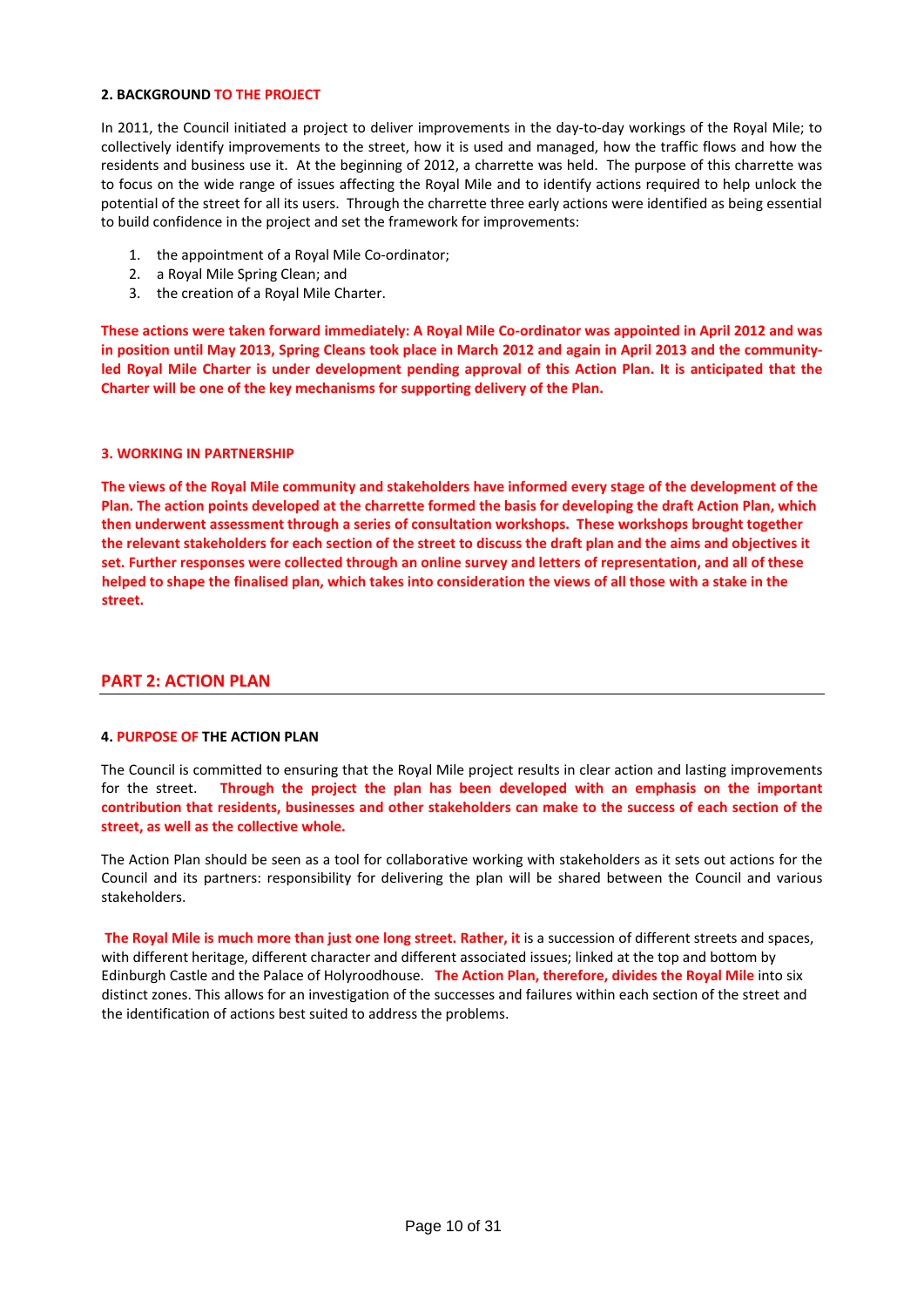The zones are shown on the Royal Mile plan. They are:

- 1. Castlehill
- 2. Lawnmarket
- 3. Civic Zone (George IV Bridge to Anchor Close)
- 4. High Street Zone (Anchor Close to St Mary's Street)
- 5. Canongate & Holyrood.
- 6. Closes and Hinterland

Unlike the other five zones, which have easily identifiable boundaries, the Closes and Hinterland of the Royal Mile is harder to define. In this study it is considered to be the area behind the facades. This area is considered to have considerable potential to contribute to the balance and future success of the Royal Mile, **particularly with regards to retail**.



#### **5. SECTION‐BY‐SECTION ANALYSIS**

The following table summarises the issues **that need to be addressed in each of the six zones, as identified by the charrette.** 

|                            | <b>Public Realm/Traffic</b>                                                                                                                                                                                                                              | <b>Management</b>                                                                                                                                                                                                            | <b>Retail</b>                                                                                                                                   | <b>Other</b> |
|----------------------------|----------------------------------------------------------------------------------------------------------------------------------------------------------------------------------------------------------------------------------------------------------|------------------------------------------------------------------------------------------------------------------------------------------------------------------------------------------------------------------------------|-------------------------------------------------------------------------------------------------------------------------------------------------|--------------|
| <b>Castlehill</b>          | Poor maintenance.<br>Traffic/pedestrian<br>conflict.<br>Poor/Inaccurate Signage                                                                                                                                                                          | No issues                                                                                                                                                                                                                    | Predominantly consists of<br>tourist attractions.                                                                                               | Tourist zone |
| <b>Lawnmarket</b>          | Could give more space to<br>$\overline{\phantom{a}}$<br>pedestrians.<br>Pavements narrow and<br>$\overline{\phantom{a}}$<br>congested with<br>pedestrians.                                                                                               | Poor maintenance of<br>street                                                                                                                                                                                                | <b>Tourist Shops</b><br>Clutter on pavements<br>including A boards and<br>baskets act as an<br>additional obstacle to<br>pedestrians/ movement. | Tourist zone |
| <b>Civic Zone</b>          | Performs well                                                                                                                                                                                                                                            | Trade waste build up in<br>the mornings and<br>evenings.<br>Night-time economy $-$<br>environmental nuisance.<br>Requires winter strategy<br>for footfall to support<br>winter economy                                       | No issues                                                                                                                                       | Tourist zone |
| <b>High Street</b><br>Zone | Traffic congestion on<br>Royal Mile.<br>North Bridge Junction<br>$\overline{\phantom{a}}$<br>very poor/congested with<br>traffic and pedestrians.<br>(dangerous)<br>Taxi rank adds to<br>$\overline{\phantom{a}}$<br>congestion on road and<br>pavement. | Trade Waste Bins/Rubbish<br>build up at certain points<br>of the day. Bags left lying.<br>Seagulls pull them apart.<br>Homeless/people living<br>rough intimidating.<br><b>Begging</b><br>Drug abuse<br>Night-time economy - | Mix of cafes and bars and<br>shops.                                                                                                             | Tourist zone |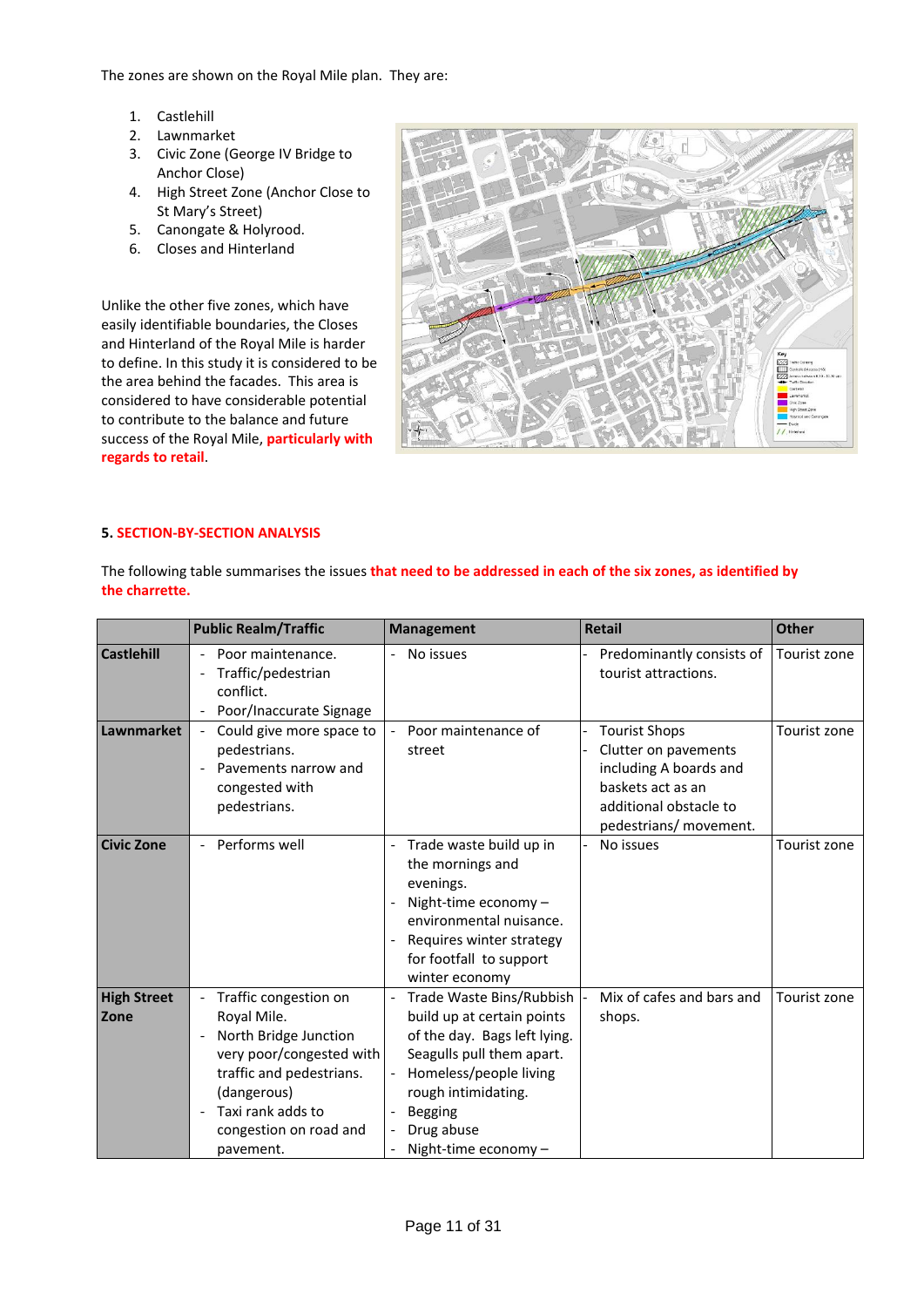|                                          |                                                                                                                                                                          | 35 bus route.<br>Hotel/Tours drop off and<br>pick up.<br>Deliveries.<br>Tourist bus route.                                                                                                                                                                                                                                                                                                                                                             |                          | environmental nuisance.<br>Requires winter strategy<br>for footfall to support<br>winter economy                                                                                                                                                           |                |                                                                           |                                                                                                                                       |
|------------------------------------------|--------------------------------------------------------------------------------------------------------------------------------------------------------------------------|--------------------------------------------------------------------------------------------------------------------------------------------------------------------------------------------------------------------------------------------------------------------------------------------------------------------------------------------------------------------------------------------------------------------------------------------------------|--------------------------|------------------------------------------------------------------------------------------------------------------------------------------------------------------------------------------------------------------------------------------------------------|----------------|---------------------------------------------------------------------------|---------------------------------------------------------------------------------------------------------------------------------------|
| Canongate &<br><b>Holyrood</b>           | $\overline{\phantom{a}}$<br>$\qquad \qquad \blacksquare$<br>$\overline{\phantom{a}}$<br>$\overline{\phantom{a}}$<br>$\overline{\phantom{a}}$<br>$\overline{\phantom{a}}$ | No space for children to<br>play.<br>Roundabout at<br>Parliament a problem.<br>Traffic moves too fast.<br>Traffic corridor/route<br>detrimental to character<br>of street.<br>Pavements too narrow.<br>Not pedestrian friendly<br>Poor quality of road<br>surface compared to rest<br>of street.<br>Poor signage<br>Volume of buses<br>Delivery issues for local<br>businesses<br>Inadequate street lighting<br>- unwelcoming during<br>winter months. | $\overline{\phantom{a}}$ | - Baskets blocking<br>pavements and building<br>being used to hang goods<br>from.<br>Street lighting needs to be<br>more welcoming.<br>Night-time economy -<br>environmental nuisance.<br>Require strategy to drive<br>footfall to the area year<br>round. |                | Not enough for locals.<br>Poor variety of retail<br>offer.                | Residential<br>Population<br>but retailers<br>need to<br>attract more<br>tourists to<br>stay<br>economically<br>viable year<br>round. |
| <b>Closes &amp;</b><br><b>Hinterland</b> |                                                                                                                                                                          | Insufficient shops, open<br>spaces, community<br>facilities etc.<br>Closes unsafe/unusable.<br>Poor lighting in the<br>closes.<br><b>Existing shops</b><br>closing/vacant units                                                                                                                                                                                                                                                                        |                          | People sleeping rough in<br>closes.<br>Drug and drink abuse<br>- Anti-social behaviour.                                                                                                                                                                    | $\blacksquare$ | A Boards in the High<br><b>Street advertising</b><br>hinterland retailers | <b>Hidden Gems</b>                                                                                                                    |

#### **6. DESIRED OUTCOMES**

This Action Plan seeks to **address the issues facing the street** through four key outcomes, which apply to the Royal Mile as a whole. These are:

#### **1. An improved people experience along the street**

We will seek a better balance between people and vehicles to favour people. It does not mean a complete pedestrianisation of the street but an improvement of the built environment to create a more people friendly street. Pedestrians and cyclists should be given greater priority through the actions set out below and access to all parts of the street will be maintained.

#### **2. A safe, clean and well maintained environment**

We will seek effective management of the street to ensure it is clean and well maintained. It is important that everyone feels safe and comfortable when using the street.

#### **3. A positive residential environment**

We will address the needs of the residents to ensure that the Royal Mile continues to be a successful living street whilst looking after those who use it on a daily basis.

#### **4. An improved, more diverse, retail offer**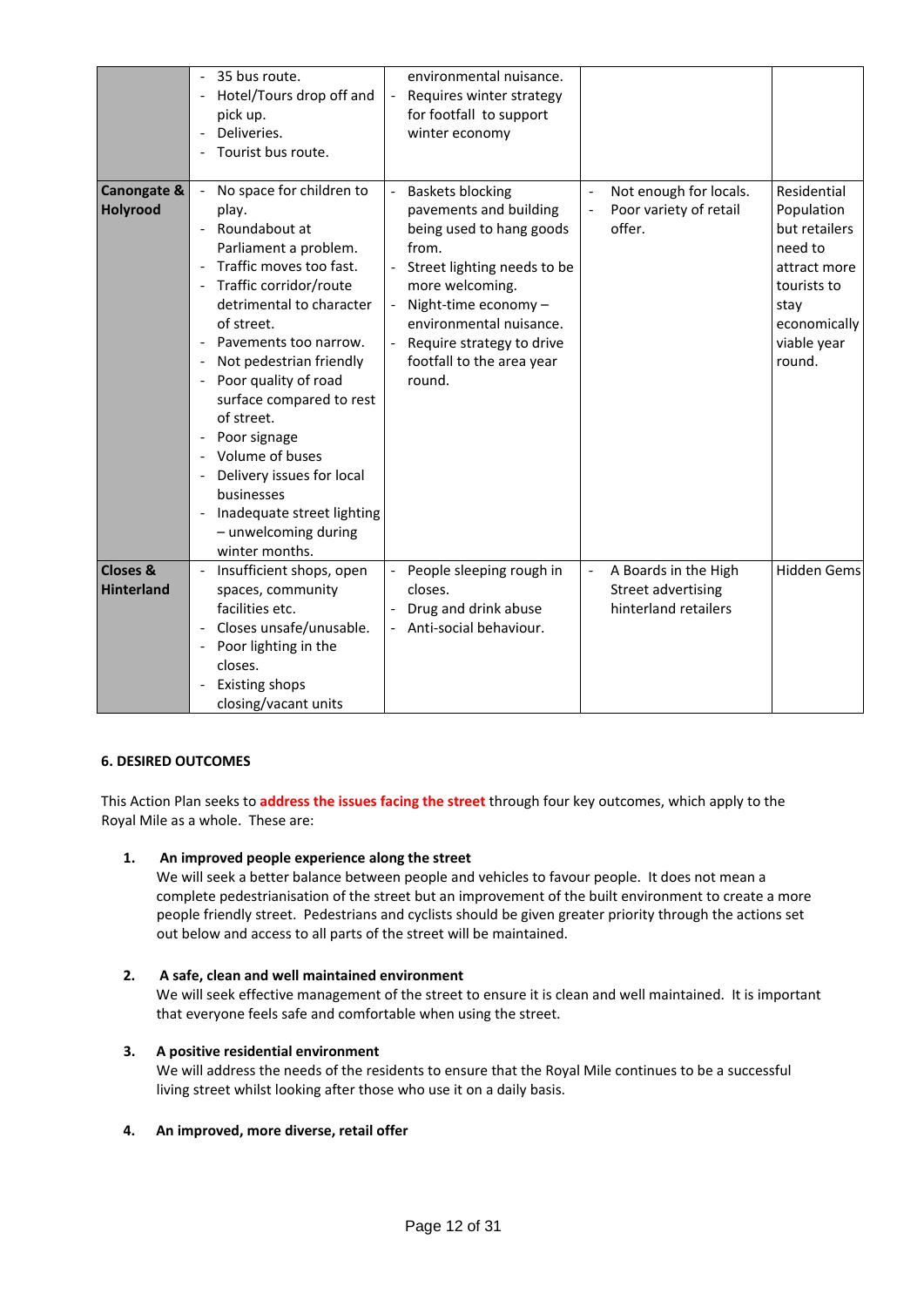The balance, diversity and quality of the retail offer along the street is something that affects residents and visitors alike. We will seek to promote a more diverse range of retail that enhances the overall experience of the Royal Mile and caters for all users.

**These outcomes received strong support during the consultation process. They are also supported by the 2013 Scottish Government policy statement on Architecture and Place, 'Creating Places', which describes 'places' as** "the environment in which we live; the people that inhabit these spaces; and the quality of life that comes from **the interaction of people and their surroundings". It identifies six qualities of successful places:**

- ‐ **Distinctive;**
- ‐ **Safe and pleasant;**
- ‐ **Easy to move around;**
- ‐ **Welcoming**
- ‐ **Adaptable; and**
- ‐ **Resource efficient**

The four key outcomes will ensure the Royal Mile maximises its potential to become - and continue to be - a **successful living street.**

#### **7. ACTIONS**

To achieve these outcomes the Action Plan sets out actions that the Council can itself deliver or help others to deliver. These actions are targeted at each of the six zones. **To allow for realistic planning and budgeting, each** action has been allocated an indicative delivery timescale of 'short term' (0-12 months), 'medium term' (1-2 **years), or 'long term' (3‐5 years).**

|                         |                 | <b>PUBLIC REALM/TRAFFIC ACTIONS</b>                                                                                                                                                                                                                                         | <b>INDICATIVE</b><br><b>TIMESCALES</b> |  |  |  |
|-------------------------|-----------------|-----------------------------------------------------------------------------------------------------------------------------------------------------------------------------------------------------------------------------------------------------------------------------|----------------------------------------|--|--|--|
| <b>Castlehill</b>       | PR1 (a)         | Change the relationship between traffic and pedestrians: favour<br>pedestrian priority by restricting access at the foot of Castlehill whilst<br>retaining good access for those with mobility issues.                                                                      | <b>Short-term</b>                      |  |  |  |
|                         | PR <sub>2</sub> | Relocate bus/coach parking for the Castle to Johnston Terrace.                                                                                                                                                                                                              | <b>Short-term</b>                      |  |  |  |
|                         | PR <sub>3</sub> | Improve the quality of the surfaces (project began October 2012)                                                                                                                                                                                                            | <b>Medium-term</b>                     |  |  |  |
| Lawnmarket              | PR1(b)          | Change the relationship between traffic and pedestrians: widen<br>pavements. Undertake a 1 year trail to assess impact on<br>traffic/pedestrian movement.                                                                                                                   | Short/medium-<br>term                  |  |  |  |
|                         | PR4(a)          | Junction improvements: Review operation of junction at<br>Castlehill/Lawnmarket/ Johnston Terrace.                                                                                                                                                                          | <b>Medium-term</b>                     |  |  |  |
| <b>Civic Zone</b>       |                 | No Action                                                                                                                                                                                                                                                                   |                                        |  |  |  |
| <b>High Street Zone</b> | PR1(c)          | Change the relationship between traffic and pedestrians: create a<br>pedestrian, cyclist and bus* zone between Niddry Street and St Mary's<br>Street with traffic access hours (6.30-10.30am). Undertake a 1 year trial<br>to assess impact on traffic/pedestrian movement. | <b>Short-term</b>                      |  |  |  |
|                         | PR4(b)          | Junction improvements: Address the congestion at North Bridge junction<br>- Short-term: improve the experience for pedestrians by addressing the<br>timings of the traffic signals and considering the opportunities for<br>reinforcing the diagonal pedestrian crossing.   | <b>Short-term</b>                      |  |  |  |
|                         | PR4(c)          | Junction improvements: Address the congestion at North Bridge junction<br>- Long-term: look at the possibility of moving the traffic lights further<br>back from the junction to reduce pedestrian congestion and increase<br>safety around the Tron Kirk.                  |                                        |  |  |  |
|                         | <b>PR4(d)</b>   | Junction improvements: Review operation of junction at St Mary's<br><b>Street/Jeffrey Street</b>                                                                                                                                                                            | Long-term                              |  |  |  |
|                         | PR <sub>5</sub> | Investigate the possibility of making the area a Low Emissions Zone.                                                                                                                                                                                                        | Long-term                              |  |  |  |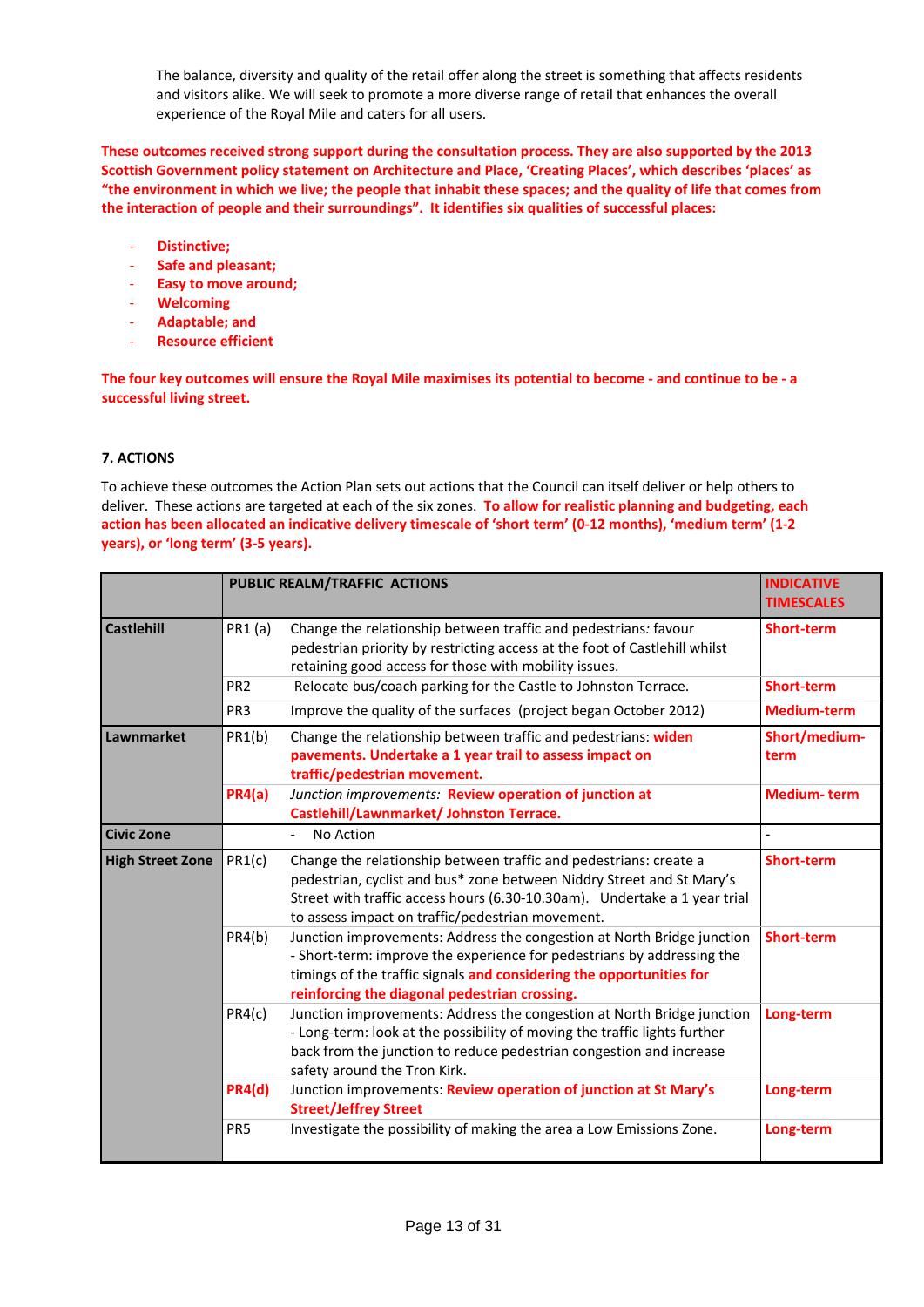|                                          |                 | *Bus means local service bus and open top tour buses. It does not include<br>tour coaches or other types of buses.                                                                                                                                                                                   |                            |  |  |  |  |
|------------------------------------------|-----------------|------------------------------------------------------------------------------------------------------------------------------------------------------------------------------------------------------------------------------------------------------------------------------------------------------|----------------------------|--|--|--|--|
| Canongate &<br>Holyrood                  | PR1(d)          | Change the relationship between traffic and pedestrians: introduce traffic<br><b>Short-term</b><br>calming measure at the Canongate Kirk and museums by creation of a<br>single level shared surface. Assess the potential for a second phase of<br>traffic calming in other parts of the Canongate. |                            |  |  |  |  |
|                                          | PR4(e)          | Long-term                                                                                                                                                                                                                                                                                            |                            |  |  |  |  |
|                                          | PR <sub>6</sub> | Investigate the possibility of changing the 35 bus from double deck to<br>single deck, increasing frequency of service.                                                                                                                                                                              | <b>Short-term</b>          |  |  |  |  |
|                                          | PR <sub>5</sub> | Investigate possibility of making the area a Low Emissions Zone.                                                                                                                                                                                                                                     | Long-term                  |  |  |  |  |
|                                          | PR7             | Investigate potential to re-route one of the tourist buses from the Royal<br>Mile to Holyrood Road.                                                                                                                                                                                                  | <b>Medium-term</b>         |  |  |  |  |
|                                          | PR8             | Reduce traffic speed to 20 miles per hour.                                                                                                                                                                                                                                                           | <b>Short-term</b>          |  |  |  |  |
|                                          | PR <sub>9</sub> | Review on-street parking (except residents parking).                                                                                                                                                                                                                                                 | <b>Short-term</b>          |  |  |  |  |
|                                          | PR1(e)          | Change the relationship between traffic and pedestrians: widen<br>pavements.                                                                                                                                                                                                                         | Long-term                  |  |  |  |  |
|                                          | <b>PR10</b>     | Investigate the long-term possibility of resurfacing the street with setts.                                                                                                                                                                                                                          | Long-term                  |  |  |  |  |
|                                          | <b>PR11</b>     | Investigate and review cycle parking provision in the area and identify<br>potential new locations where appropriate.                                                                                                                                                                                | <b>Short-term</b>          |  |  |  |  |
| <b>Closes &amp;</b><br><b>Hinterland</b> | <b>PR12</b>     | In conjunction with other stakeholders develop projects to improve the<br>closes.                                                                                                                                                                                                                    | Short/medium/<br>long-term |  |  |  |  |

|                         |                | <b>MANAGEMENT ACTIONS</b>                                                                                                                                                                                         | <b>INDICATIVE</b><br><b>TIMESCALES</b> |
|-------------------------|----------------|-------------------------------------------------------------------------------------------------------------------------------------------------------------------------------------------------------------------|----------------------------------------|
| <b>Castlehill</b>       | M1             | Regular representation from CEC at local business and community<br>organisation meetings to maintain contact with all stakeholders.                                                                               | <b>Short-term</b>                      |
|                         | M <sub>2</sub> | Review procedures for day-to-day management issues, e.g. graffiti, bent<br>signs, stickers, etc.                                                                                                                  | <b>Short-term</b>                      |
|                         | M <sub>3</sub> | Winter Strategy for off-peak events/promotions to attract people to<br>area.                                                                                                                                      | <b>Medium-term</b>                     |
| Lawnmarket              | M1             | Regular representation from CEC at local business and community<br>organisation meetings to maintain contact with all stakeholders.                                                                               | <b>Short-term</b>                      |
|                         | M4             | Stricter controls on all street clutter, consistency of regulation both in<br>terms of regular checks and equal treatment.                                                                                        | <b>Medium-term</b>                     |
|                         | M <sub>2</sub> | <b>Short-term</b>                                                                                                                                                                                                 |                                        |
|                         | M <sub>3</sub> | Winter Strategy for off-peak events/promotions to attract people to<br>area.                                                                                                                                      | <b>Medium-term</b>                     |
| <b>Civic Zone</b>       | M1             | Regular representation from CEC at local business and community<br>organisation meetings to maintain contact with all stakeholders.                                                                               | <b>Short-term</b>                      |
|                         | M <sub>5</sub> | Investigate range of options for improving the management and<br>presentation of trade waste to minimise containers and bags being left on<br>the street and in closes. Options paper to be prepared by end 2013. | Short/medium-<br>term                  |
|                         | M <sub>3</sub> | Winter Strategy for off-peak events/promotions to attract people to area                                                                                                                                          | <b>Medium-term</b>                     |
|                         | M <sub>2</sub> | Review procedures for day-to-day management issues, e.g. graffiti, bent<br>signs, stickers, etc.                                                                                                                  | <b>Short-term</b>                      |
|                         | M <sub>6</sub> | Address Walking Tour Boards, identify a solution and reduce street clutter.                                                                                                                                       | Short/medium-<br>term                  |
| <b>High Street Zone</b> | M <sub>5</sub> | Investigate range of options for improving the management and<br>presentation of trade waste to minimise containers and bags being left<br>on the street and in closes. Options paper to be prepared by end 2013. | Short/medium-<br>term                  |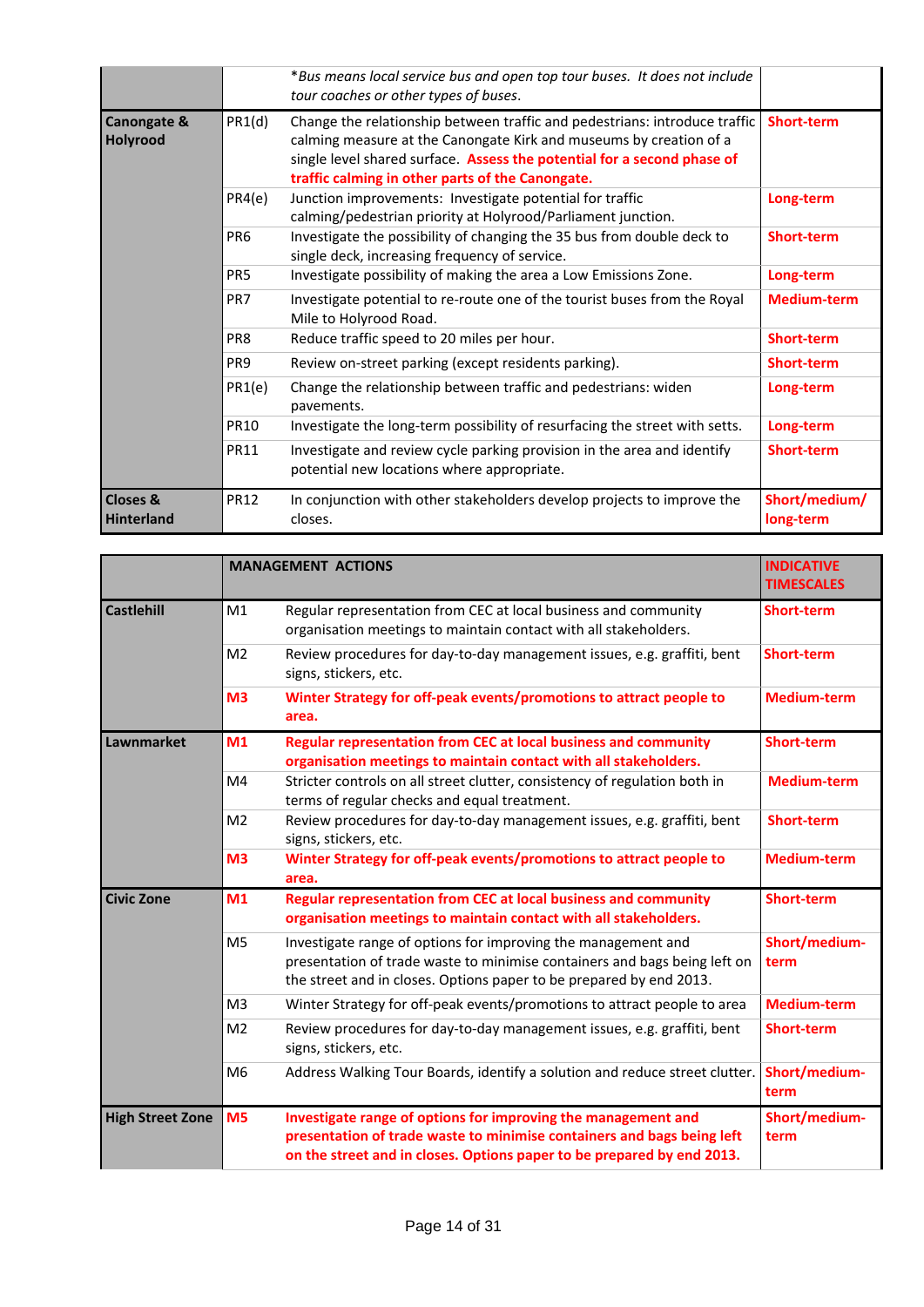|                                          | M4             | Stricter controls on all street clutter, consistency of regulation both in<br>terms of regular checks and equal treatment.                                                                                        | <b>Medium-term</b>         |
|------------------------------------------|----------------|-------------------------------------------------------------------------------------------------------------------------------------------------------------------------------------------------------------------|----------------------------|
|                                          | M7             | Liaise with police and relevant bodies to manage anti-social behaviour                                                                                                                                            | Short-term                 |
|                                          | M <sub>3</sub> | Winter Strategy for off-peak events/promotions to attract people to area.                                                                                                                                         | <b>Medium-term</b>         |
|                                          | M <sub>2</sub> | Review procedures for day-to-day management issues, e.g. graffiti, bent<br>signs, stickers, etc.                                                                                                                  | <b>Short-term</b>          |
|                                          | M <sub>1</sub> | Regular representation from CEC at local business and community<br>organisation meetings to maintain contact with all stakeholders.                                                                               | <b>Short-term</b>          |
|                                          | M <sub>6</sub> | Address Walking Tour Boards, identify a solution and reduce street clutter.                                                                                                                                       | Short/medium -<br>term     |
| Canongate &<br><b>Holyrood</b>           | M4             | Stricter controls on all street clutter, consistency of regulation both in<br>terms of regular checks and equal treatment. Includes hanging items.                                                                | <b>Medium-term</b>         |
|                                          | M8             | Work with Canongate Holyrood Initiative and support activity in area.                                                                                                                                             | <b>Short-term</b>          |
|                                          | M <sub>9</sub> | Work with Artisan Real Estate to promote activity in the area in relation to<br>the New Street development.                                                                                                       | <b>Short-term</b>          |
|                                          | M10            | Investigate both seasonal and permanent lighting opportunities.                                                                                                                                                   | <b>Short-term</b>          |
|                                          | M11            | Marketing and promotion activity to encourage footfall to the area.                                                                                                                                               | Short/medium/<br>long-term |
|                                          | M <sub>2</sub> | Review procedures for day-to-day management issues, e.g. graffiti, bent<br>signs, stickers, etc.                                                                                                                  | <b>Short-term</b>          |
|                                          | M <sub>3</sub> | Winter Strategy for off-peak events/promotions to attract people to<br>area.                                                                                                                                      | <b>Medium-term</b>         |
|                                          | M <sub>1</sub> | Regular representation from CEC at local business and community<br>organisation meetings to maintain contact with all stakeholders.                                                                               | <b>Short-term</b>          |
| <b>Closes &amp;</b><br><b>Hinterland</b> | M7             | Liaise with police and relevant bodies to manage anti-social behaviour                                                                                                                                            | <b>Short-term</b>          |
|                                          | M <sub>2</sub> | Review procedures for day-to-day management issues, e.g. graffiti, bent<br>signs, stickers, etc.                                                                                                                  | <b>Short-term</b>          |
|                                          | M <sub>5</sub> | Investigate range of options for improving the management and<br>presentation of trade waste to minimise containers and bags being left<br>on the street and in closes. Options paper to be prepared by end 2013. | <b>Medium-term</b>         |
|                                          | M <sub>1</sub> | <b>Regular representation from CEC at local business and community</b><br>organisation meetings to maintain contact with all stakeholders.                                                                        | <b>Short-term</b>          |

|                               |    | <b>RETAIL ACTIONS</b>                                                   | <b>INDICATIVE</b><br><b>TIMESCALES</b> |
|-------------------------------|----|-------------------------------------------------------------------------|----------------------------------------|
| <b>Castlehill</b>             | R1 | Produce a Retail Marketing Strategy for the street and its hinterland.* | Long-term                              |
| Lawnmarket                    | R1 | Produce a Retail Marketing Strategy for the street and its hinterland.* | Long-term                              |
| <b>Civic Zone</b>             | R1 | Produce a Retail Marketing Strategy for the street and its hinterland.* | Long-term                              |
| <b>High Street Zone</b>       | R1 | Produce a Retail Marketing Strategy for the street and its hinterland.* | Long-term                              |
| Canongate &<br>Holyrood       | R1 | Produce a Retail Marketing Strategy for the street and its hinterland.* | Long-term                              |
| Closes &<br><b>Hinterland</b> | R1 | Produce a Retail Marketing Strategy for the street and its hinterland.* | Long-term                              |

\*The consultation raised a number of issues relating to retail, which need to be addressed through the Action Plan. The purpose of developing a Retail Marketing Strategy is to look in more detail at the various issues and develop a co-ordinated approach to retail both on the street and in the surrounding Hinterland. The aim will be to promote the street and support the variety of users whilst addressing the issues of concern that arose at the workshops and through the survey, such as the diversity of retail offer on the street, street clutter and the cost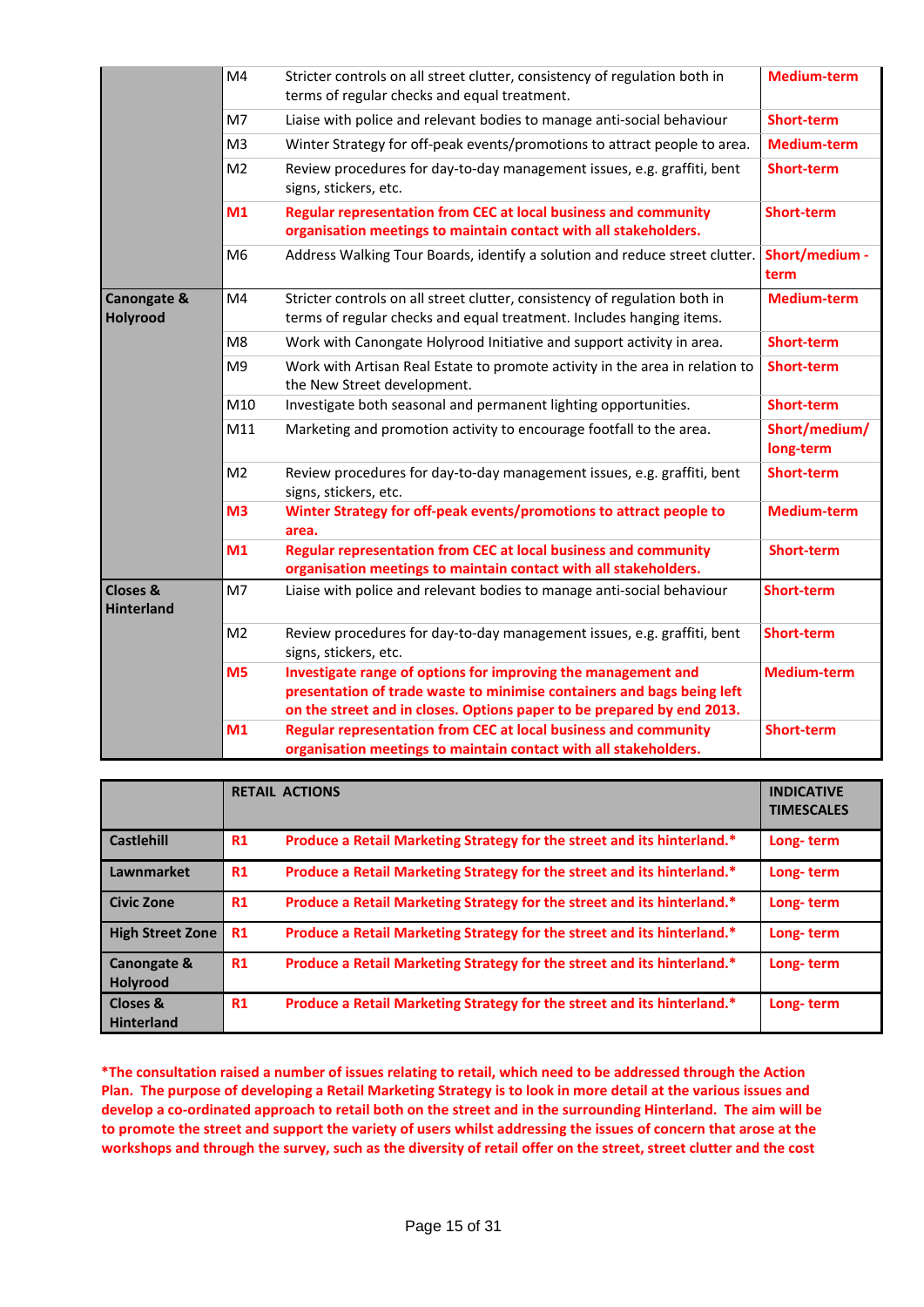of renting premises on the street. The strategy will seek to educate people with regards to retail and encourage transparency of offer to help ensure that the profile of the Royal Mile as a place to shop is improved. There is no easy solution to the issues raised through the consultation process. However, the production of a Royal **Mile Retail Marketing Strategy will represent a commitment to addressing the issues and improving the image of the street in line with the desired outcomes set out in section 6 of this Action Plan.**

#### **8. ROYAL MILE ACTIONS SUMMARY MATRIX**

|                                           |                 | <b>PUBLIC REALM</b> |     |         |     |     |     |     |     |             |             | <b>MANAGEMENT</b> |   |              |     |  |               |           | <b>RETAIL</b> |               |        |            |                 |                |  |
|-------------------------------------------|-----------------|---------------------|-----|---------|-----|-----|-----|-----|-----|-------------|-------------|-------------------|---|--------------|-----|--|---------------|-----------|---------------|---------------|--------|------------|-----------------|----------------|--|
|                                           | PR <sub>1</sub> | PR <sub>2</sub>     | PR3 | PR4     | PR5 | PR6 | PR7 | PR8 | PR9 | <b>PR10</b> | <b>PR11</b> | <b>PR12</b>       | 引 | $\mathbf{E}$ | ឌ្ធ |  | $\frac{5}{4}$ | <u>ଞା</u> |               | $\geq$ $\geq$ | ႜႜႜႍႜႍ | <b>M10</b> | $\overline{M1}$ | R <sub>1</sub> |  |
| <b>Castlehill</b>                         | (a)             |                     |     |         |     |     |     |     |     |             |             |                   |   |              |     |  |               |           |               |               |        |            |                 |                |  |
| Lawnmarket                                | (b)             |                     |     | (a)     |     |     |     |     |     |             |             |                   |   |              |     |  |               |           |               |               |        |            |                 |                |  |
| <b>Civic Zone</b>                         |                 |                     |     |         |     |     |     |     |     |             |             |                   |   |              |     |  |               |           |               |               |        |            |                 |                |  |
| <b>High Street</b><br>Zone                | (c)             |                     |     | $(b-d)$ |     |     |     |     |     |             |             |                   |   |              |     |  |               |           |               |               |        |            |                 |                |  |
| Canongate &<br>Holyrood                   | $(d-e)$         |                     |     | (e)     |     |     |     |     |     |             |             |                   |   |              |     |  |               |           |               |               |        |            |                 |                |  |
| <b>Closes &amp;</b><br><b>Hinterlands</b> |                 |                     |     |         |     |     |     |     |     |             |             |                   |   |              |     |  |               |           |               |               |        |            |                 |                |  |

#### **9. DELIVERY**

Successful delivery of the actions will be dependent on continued building of the partnership approach across all stakeholders. Development of the actions into detailed projects will be co-ordinated by a steering group of **Council staff from across relevant departments, including Planning, Transport, Neighbourhood Management, and Economic Development. This group will be responsible for costing schemes, identifying budgets and detailing proposals.**

Baseline studies of the commercial, social and public economies will be an essential tool in measuring and monitoring the success of the Action Plan. Along with a series of mapping exercises these will be undertaken on a yearly basis to ensure that the actions can be monitored for the ongoing success of the street.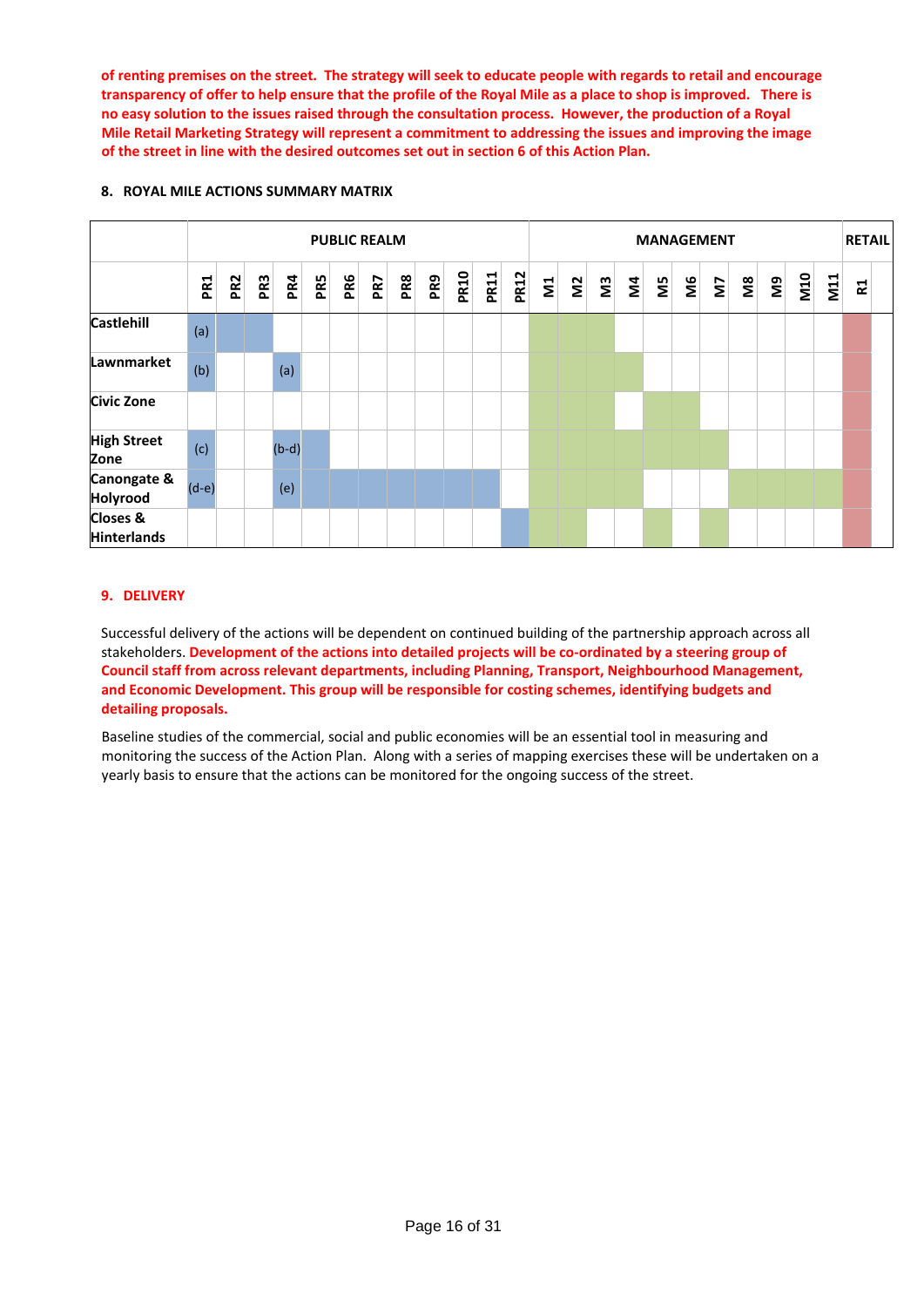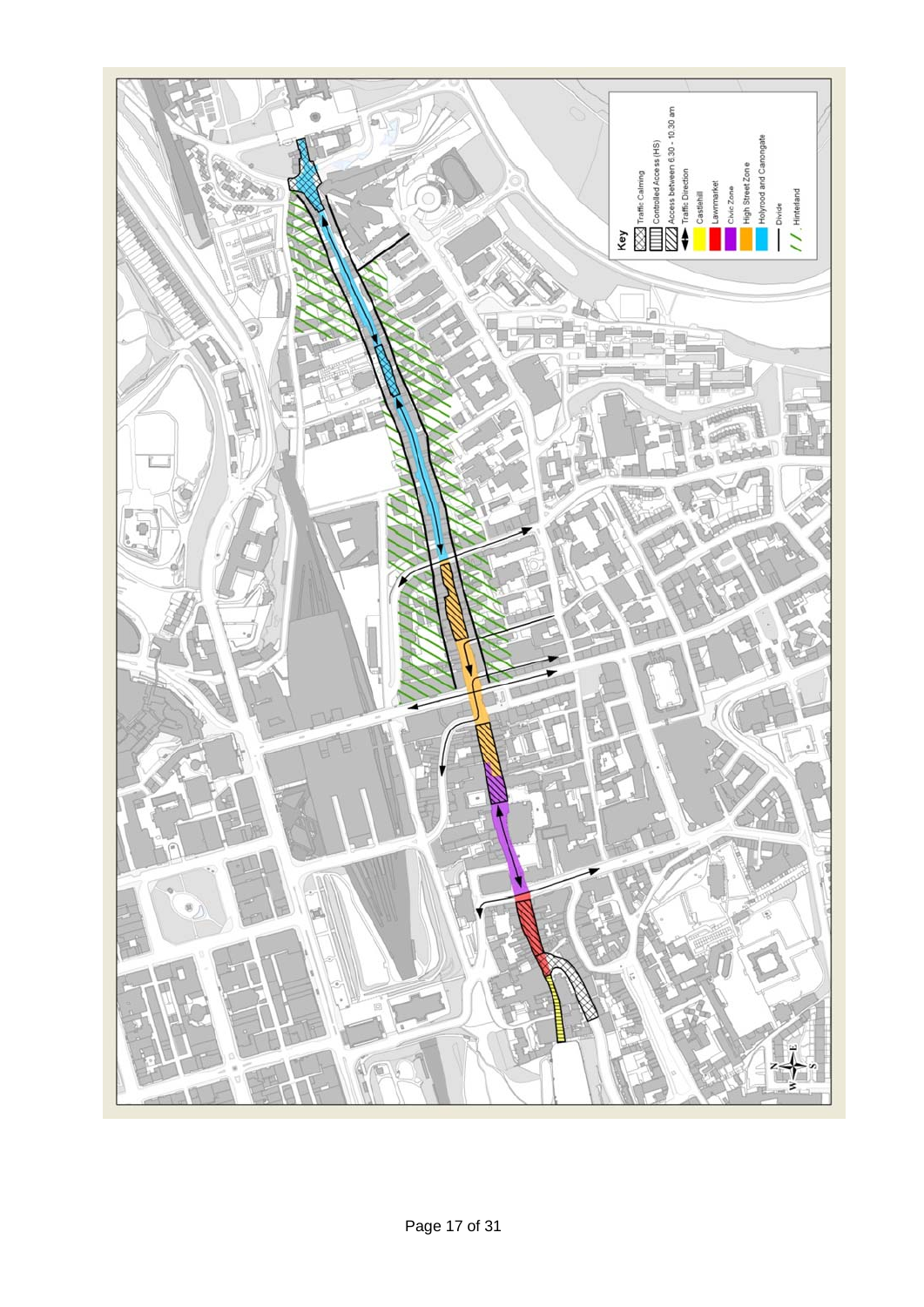# **APPENDIX 2**

# **Consultation analysis**

### **Contents**

- 1. Summary of key points
- 2. Online survey responses
- 3. Workshop and written responses

# **1. Summary of key points**

| <b>Traffic</b>                                                                                                                                                                                                                                                                                                                               |                                                                                                                                                                     |  |  |  |  |  |
|----------------------------------------------------------------------------------------------------------------------------------------------------------------------------------------------------------------------------------------------------------------------------------------------------------------------------------------------|---------------------------------------------------------------------------------------------------------------------------------------------------------------------|--|--|--|--|--|
| <b>Key points/comments</b>                                                                                                                                                                                                                                                                                                                   | <b>Response</b>                                                                                                                                                     |  |  |  |  |  |
| There was significant appetite for more<br>extensive traffic calming/pavement<br>widening in the Canongate.                                                                                                                                                                                                                                  | Action expended to assess potential for a<br>second phase of traffic calming up to St<br>Mary's Street.                                                             |  |  |  |  |  |
| Lawnmarket: Support for improving<br>pedestrian movement, but a range of<br>views on how this would best be<br>achieved.                                                                                                                                                                                                                     | Action will take forward a temporary pilot<br>which will increase pedestrian space but<br>not prevent through traffic.                                              |  |  |  |  |  |
| Restricted access High Street Zone:<br>buses, taxis and cycles only (no coaches)                                                                                                                                                                                                                                                             | During the restricted access period,<br>coaches will not be able to access the<br>High Street.                                                                      |  |  |  |  |  |
| Coach operators are of the view that<br>removing coaches from the Royal Mile<br>would deter visitors from coming to the<br>street.                                                                                                                                                                                                           | Coaches will still be able to use the street<br>during the open access hours of 6.30-<br>10.30am.                                                                   |  |  |  |  |  |
| Other groups including residents, amenity<br>groups and businesses of the view that<br>the coaches cause undue congestion and<br>do not provide the best means for visitors                                                                                                                                                                  | Outside those hours alternative means by<br>which the coach tours can ensure their<br>customers see the Royal Mile include<br>• dropping them off at the top of the |  |  |  |  |  |
| to view and visit the street.<br>The online survey results are split quite<br>evenly between these views, however<br>discussions in the public workshops<br>indicated that the predominant<br>stakeholder view is that coach tours have<br>a negative impact on congestion in the<br>street and there should be no exemption<br>for coaches. | street to walk down for collection at the<br>bottom,<br>making arrangements for their<br>customers with the open top tour<br>busses.                                |  |  |  |  |  |
| Two additional junctions<br>(Castlehill/Lawnmarket/ Johnston Terrace<br>and St Mary's Street/Jeffrey Street) were<br>identified as requiring attention to<br>improve movement for both pedestrians<br>and vehicles.                                                                                                                          | Noted. Actions added to review the<br>operation of both junctions.                                                                                                  |  |  |  |  |  |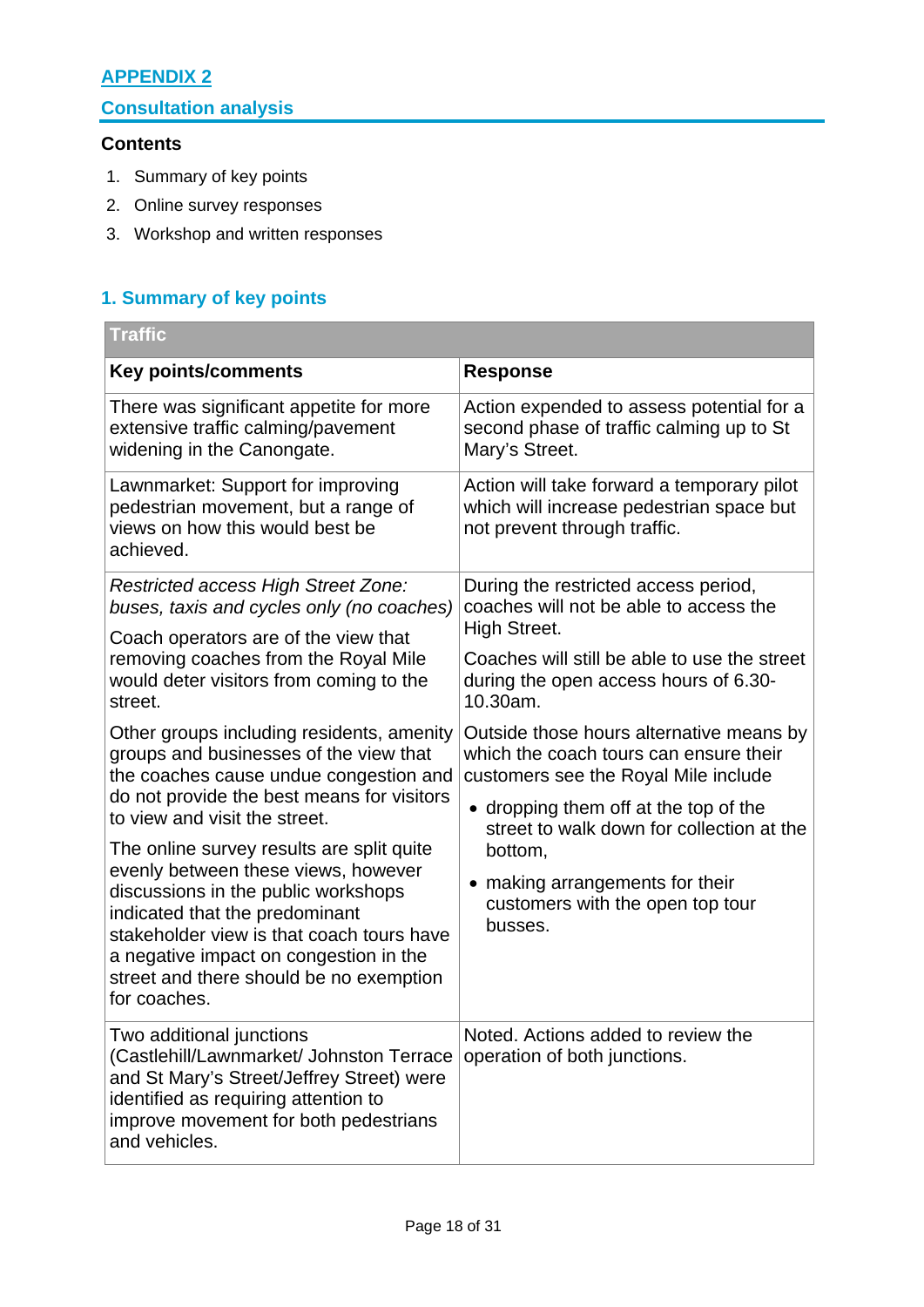| Management                                                                                                                                                                                                                                                                                                                                                                                          |                                                                                                                                     |
|-----------------------------------------------------------------------------------------------------------------------------------------------------------------------------------------------------------------------------------------------------------------------------------------------------------------------------------------------------------------------------------------------------|-------------------------------------------------------------------------------------------------------------------------------------|
| <b>Key points/comments</b>                                                                                                                                                                                                                                                                                                                                                                          | <b>Response</b>                                                                                                                     |
| Trade waste is a big problem for the<br>street. Acknowledgement that resolving<br>the issue will require significant<br>collaboration between businesses and<br>leadership from the Council.                                                                                                                                                                                                        | Agreed. Action brought forward and<br>edited to include commitment to<br>developing proposals for discussion by<br>the end of 2013. |
| Goods on streets: businesses who attend<br>the business association stick to the<br>informal agreement on goods on street<br>but other business do not. Lack of<br>compliance creates non-level playing field<br>for businesses on the Royal Mile and<br>makes it even more difficult for<br>businesses down closes to be<br>seen/found. Need to find a way of making<br>things consistent and fair | Noted. To be tackled as part of the<br><b>Marketing Strategy.</b>                                                                   |
| Street clutter is a problem that needs to<br>be balanced with a desire for increased<br>litter bins, recycling, benches and<br>signage.                                                                                                                                                                                                                                                             | Agreed                                                                                                                              |
| Signage to visitor attractions and to<br>businesses down the closes is a<br>serious/urgent issue to be addressed.                                                                                                                                                                                                                                                                                   | The Council is working on a city-wide<br>strategy for signage, which will include<br>the Royal Mile.                                |
| Desire for the closes to be cleaner, safer,<br>better lit, and where there are existing<br>businesses, better signposted. However<br>reluctance to see closed ones opened up,<br>and concern of potential for increased<br>antisocial behaviour.                                                                                                                                                    | Noted.                                                                                                                              |
| Desire for winter and off-peak events<br>strategy to cover whole street and not just<br>High Street and Civic zones.                                                                                                                                                                                                                                                                                | Noted - action revised to cover whole<br>street.                                                                                    |

| <b>Retail</b>                                                                                                                                                                                         |                                                                                                                                                                                                                                                                                                                                   |  |
|-------------------------------------------------------------------------------------------------------------------------------------------------------------------------------------------------------|-----------------------------------------------------------------------------------------------------------------------------------------------------------------------------------------------------------------------------------------------------------------------------------------------------------------------------------|--|
| <b>Key points/comments</b>                                                                                                                                                                            | <b>Response</b>                                                                                                                                                                                                                                                                                                                   |  |
| Street does not live up to its potential for<br>a high quality and varied retail offer<br>catering for both residents and visitors.<br>Aspiration for the Council to find a way of<br>forcing change. | Council has extremely limited<br>enforcement powers in terms of<br>type/variety of retail offer, though has<br>already revised leases of CEC-owned<br>units to guard against anti social retail<br>practices. Revised single retail action to<br>develop a detailed marketing Strategy for<br>the Royal Mile and its hinterlands. |  |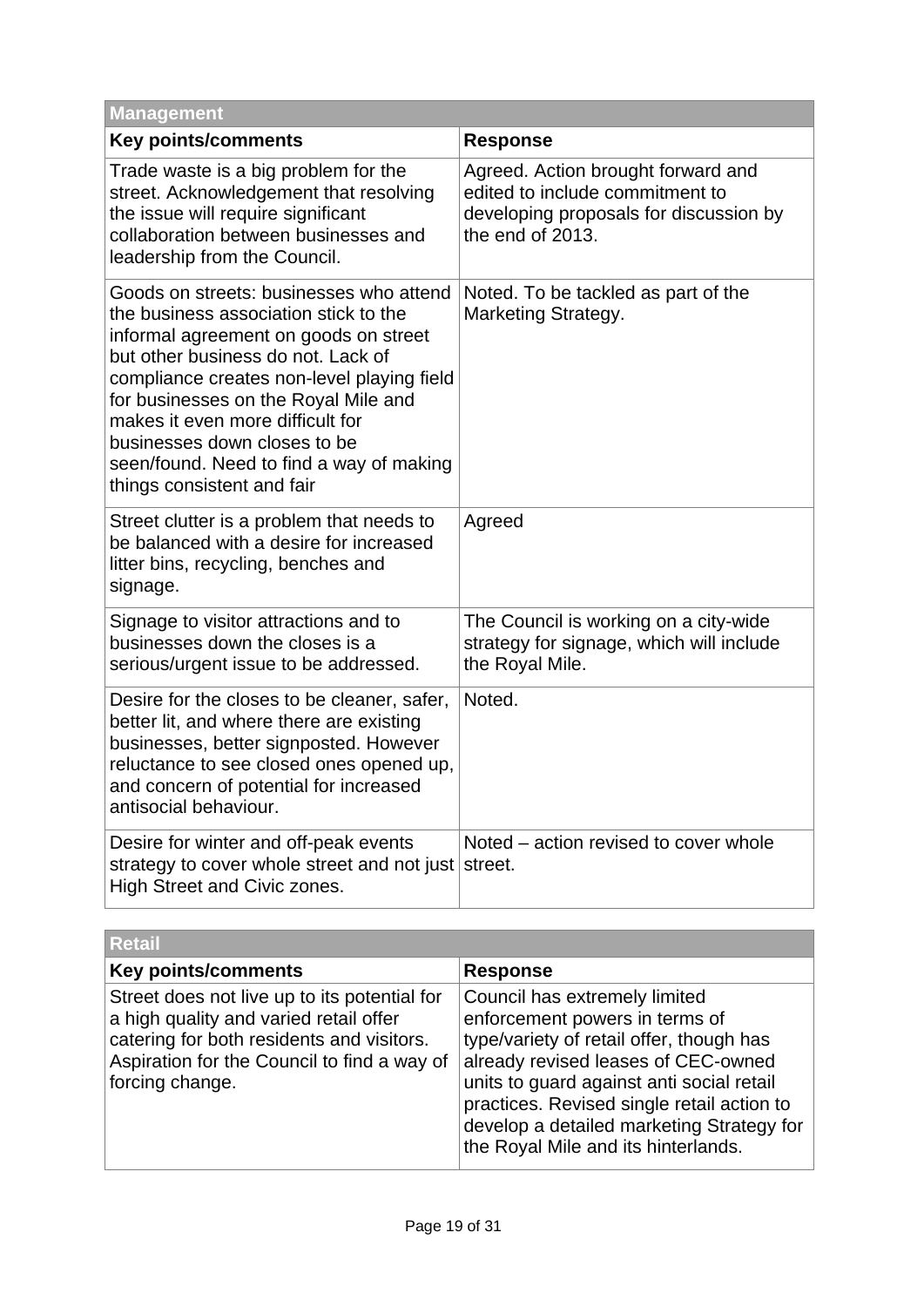# **2. Online survey**

# **Four key outcomes**

The four key outcomes identified in the Action Plan all received strong support with 85% or more in favour. The highest rated was "a safe, clean and well maintained environment". The outcomes covered the full range of existing and proposed actions.



# **Theme 1: Traffic/Pedestrian Conflict**

• Castlehill: 71% were in favour of the proposal to restrict vehicular access.

| Yes<br>71.7% | No<br>17.5% | on't Kno<br>  10.8% |
|--------------|-------------|---------------------|
|              |             |                     |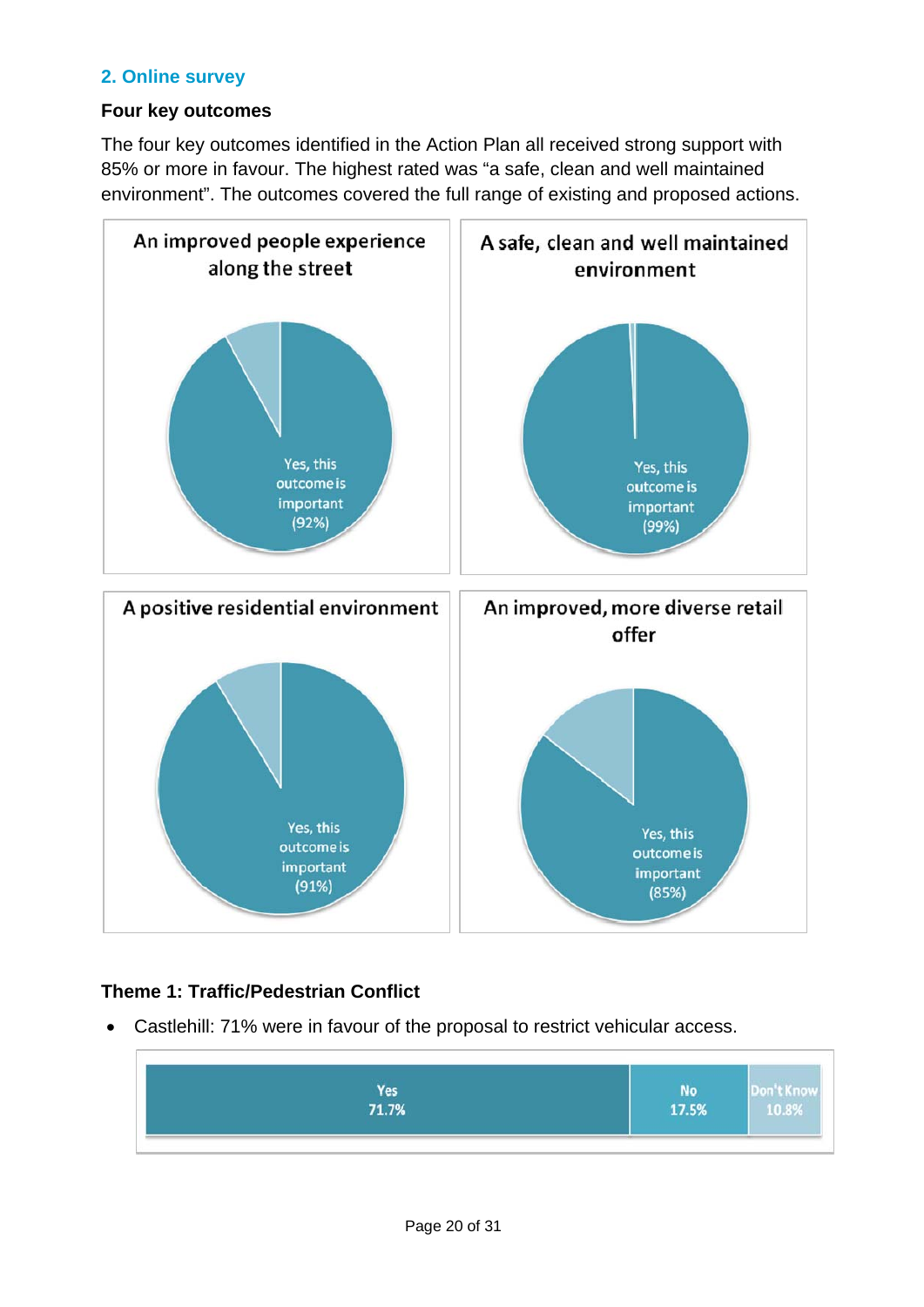• Lawnmarket: 58.6% were in favour of some form of restrictions and/or pavement widening, but there was less consensus over how this should be achieved. A number of comments suggested making traffic one way only.



• High Street: Restricted traffic between Blackfriars and St Mary's Street was favoured marginally: the comments show that these results were skewed by comments in favour of retention of this as a through route for coach tours.



• Canongage Kirk: traffic calming supported by 60%. Comments indicate that the problem is worse in the evening and weekends, though not all respondents consider it to be a problem. Others noted that they would prefer complete pedestrianisation of the Royal Mile. Included in the 'No's was concern that it would push traffic elsewhere; further comments from supporters of coach tour access; and preferences for removing all parking spaces to reduce congestion.



• Junctions: Castlehill and Holyrood junctions were identified as major problems for ease of crossing and safety, along with North Bridge and St Mary's Street.

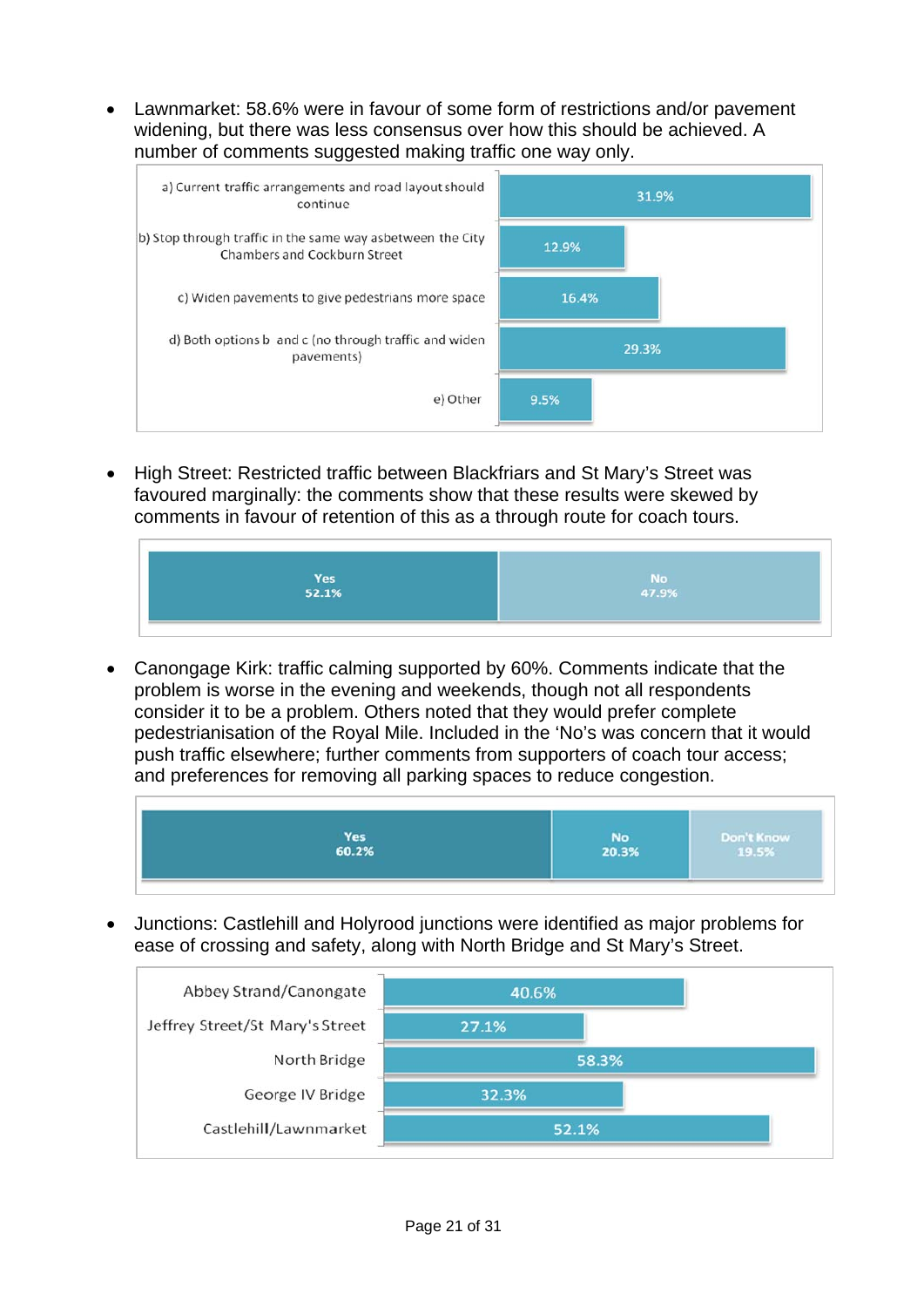• No.35 bus: consensus that it should remain on its existing route, though mixed views on the preferred size and frequency of service.



• Tourist buses: support for retaining tourist buses on their existing routes [note distinction between open-top ticketed tour buses and private touring coaches]. The comments show that coach companies want to continue to use this section of the Royal Mile but other users of the street do not want them to, suggesting an alternative of drop off and pick up points on suitable nearby locations. Other comments also noted that the street is best experienced through walking.

| Yes<br>$62.0\%$ | <b>No</b><br>19.8% | Don't Know<br>18.2% |
|-----------------|--------------------|---------------------|
|                 |                    |                     |

# **Theme 2: Management**

• All issues identified in the survey were seen as problems, but a key problem was seen to be waste related, with trade and domestic waste collection and litter being highly rated. General street maintenance and anti-social behaviour are also identified as issues.



• Stricter controls on trade waste collection: 70% in support of this. Comments showed support for smaller windows for collection and more frequent collections, as well as acknowledgement that this will require collaboration and that siting of bins around the Royal Mile is difficult.

|                     | No   | Don't Know |
|---------------------|------|------------|
| <b>Yes</b><br>70.9% | 7.7% | 21.4%      |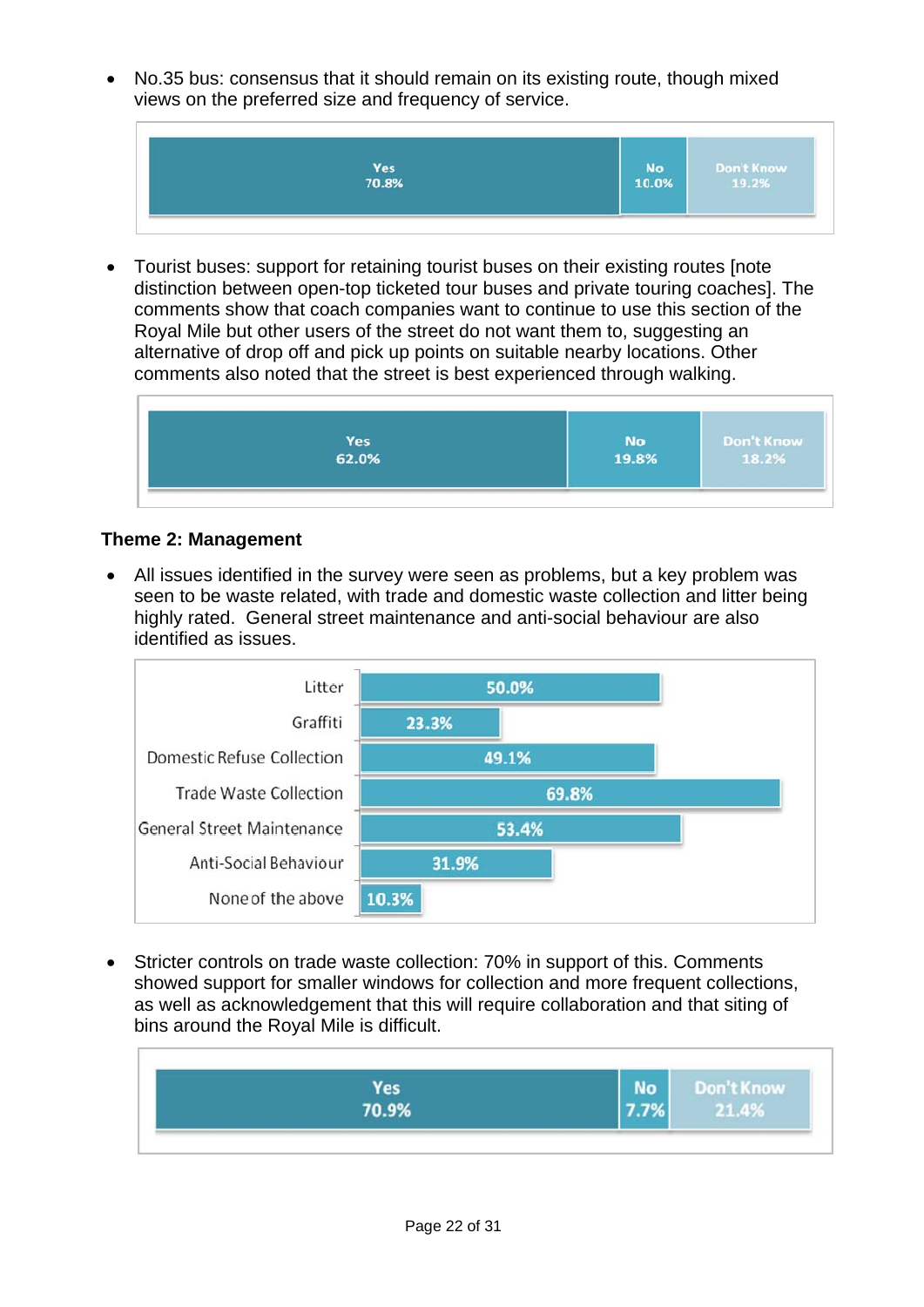• Events: using new areas of the street for events is not seen as being particularly important. The area with the highest support for holding events is the Lawnmarket.



• Off peak Winter Strategy for events/promotions: 60% of respondents think this is important.

| Yes<br>59.8% | No<br>18.8% | Don't Know<br>21.4%<br>the company of the company of |
|--------------|-------------|------------------------------------------------------|
|--------------|-------------|------------------------------------------------------|

• Marketing: 65% said Canongate/Holyrood should be subject to marketing to encourage footfall.

| Yes<br>65.8% | No<br>23.1% | on t Kno<br>11.1% |
|--------------|-------------|-------------------|
|--------------|-------------|-------------------|

• Lighting: Extend the seasonal and permanent lighting to the Canongate – 63% in support.

| Yes   | <b>No</b> | Don't Know |
|-------|-----------|------------|
| 63.6% | 16.9%     | 19.5%      |

# **Theme 3: Retail**

• Retail offer: 85% said the retail offer on the Royal Mile is not acceptable. Comments noted concerns about lack of quality and variety of offer. View that too much tourist focus and not enough that is useful to locals. Noted that nearby areas, e.g. Victoria Street have high quality and variety. Desire for Scottish products. Suggestion of finding ways to encourage & reward & attract 'good' retailers/ visitor attractions/ eateries, etc.

| Yes<br>8.5% | No<br>84.6% | w |
|-------------|-------------|---|
|-------------|-------------|---|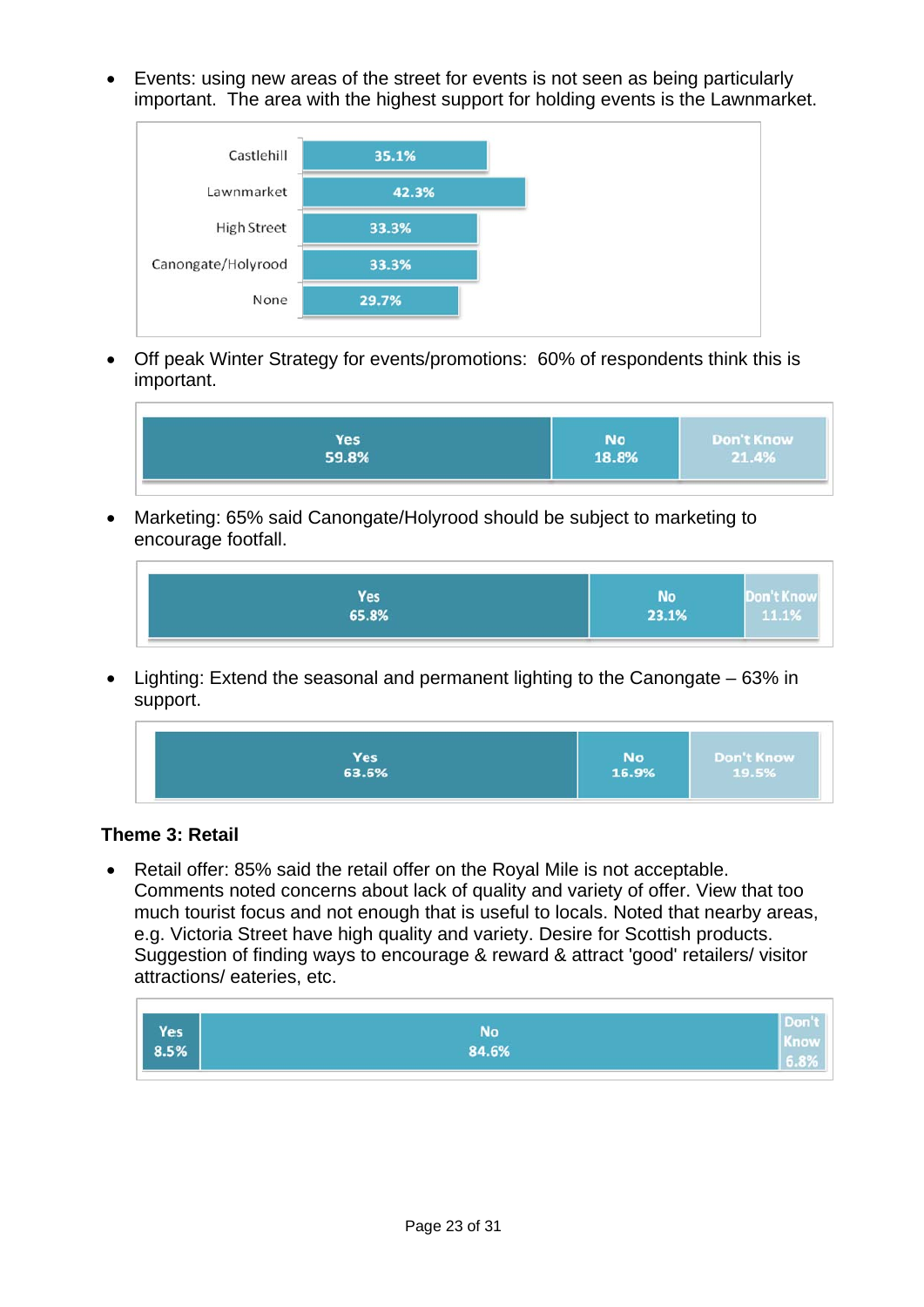• Goods displayed on the street: 60% said Council should control the way shops display goods on the street. Comments indicated concern that voluntary agreement would not be effective.



• A Boards: 69% in favour of retaining the A board ban, due to appearance and blocking pedestrians, particularly at the narrower parts of the street. However, concerns were raised about difficulties this creates for businesses down the closes – need to find ways of promoting themselves. Suggestions for hanging signs or other signage solutions. Noted that any action taken by the Council must be consistent.



• Council owned properties: 84% in favour of imposing stricter leases on Council owned properties. Primary concern was music 'blaring' out of shop fronts. Suggestion that there should be a policy/formula for the spread of shop types in Council-owned units.



• Closes and hinterland: 75% in favour of encouraging new uses, though comments included concerns about antisocial behaviour including disturbance from ghost tours and urinating/drunkenness. Range of views on whether closed closes should be opened up again, general support for better cleaning, maintenance and use of those which are already public.



• Directional signage: mixed views on whether the signage on the Royal Mile is satisfactory. Range of views including '*it's good to explore'*; '*everyone has smart phones*'; '*need to reduce not increase clutter'*; '*need to improve signage for visitors'*.

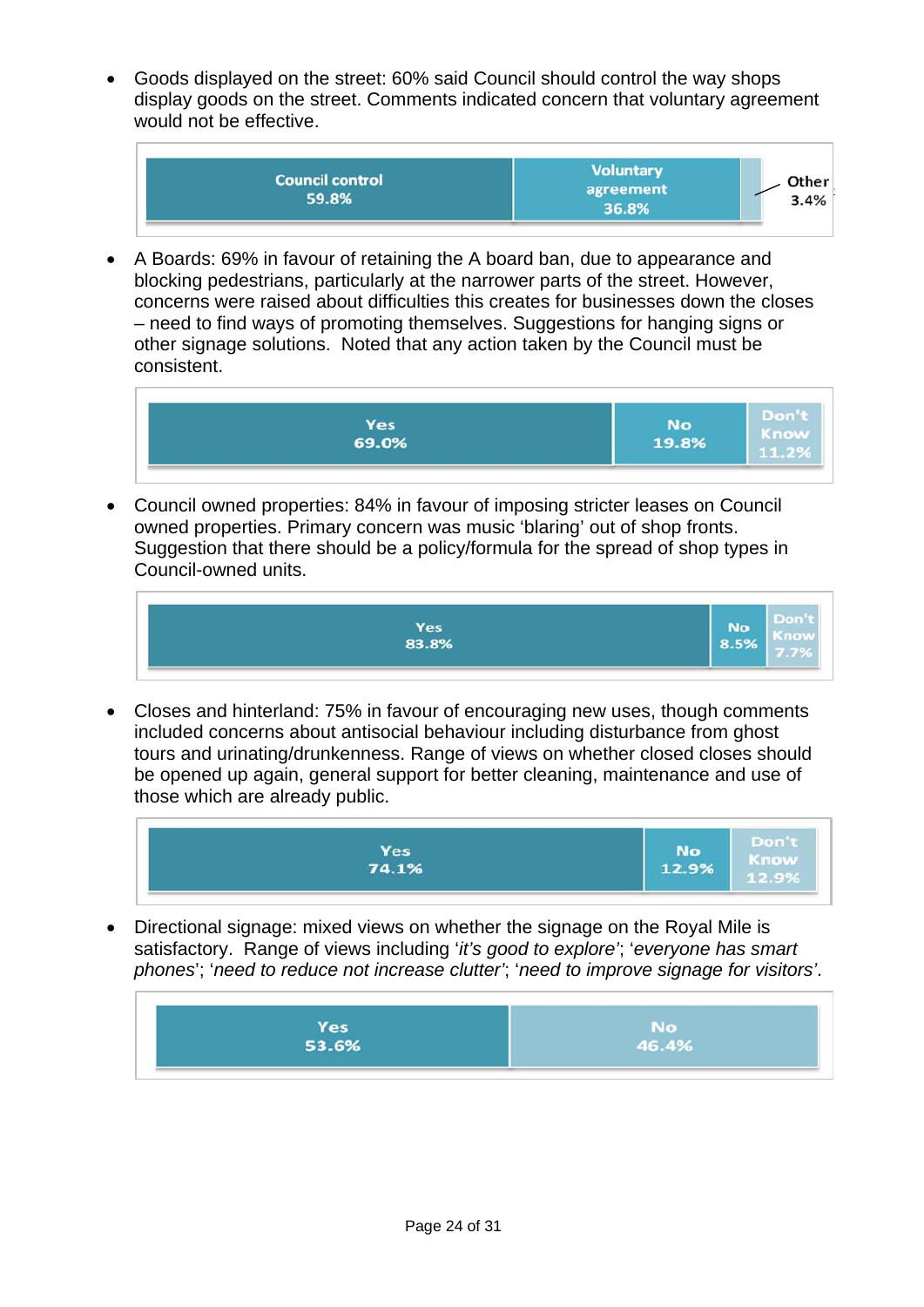# **Other issues raised**

- "The street should remain a living street and be allowed to breathe. Its not a museum."
- "Consider having a strategy for the control of street traders on the Royal Mile these really are a poor offering"
- "It's extremely important for locals to regain the Royal Mile as theirs and feel that it's a place that offers them great food, drinks, shopping experience, night out. It's far too touristy and isn't reaching its potential at all. If locals use the Royal Mile, this will give tourists a proper experience of Edinburgh."
- "The presentation history of the Royal Mile has been sorely neglected".

# **3. Workshops and letters of representation**

The following is a list of comments made at the various workshops and via letters of representation.

Comments are grouped by area in line with the zones in the Action Plan. Within each area, comments are grouped into the three themes of:

- Traffic/pedestrian conflict;
- Management;
- Retail

# **1. CANONGATE & HOLYROOD**

# **Theme 1: Traffic/pedestrian conflict**

*- Traffic* 

- Tourist coaches causing traffic congestion
- Low emissions zone should be explored.
- *Pedestrianisation and walking experience* 
	- Important to keep the No. 35 bus running for residents.
	- Jeffrey Street crossing a problem, diagonal crossing should be promoted.
	- The walking experience would be improved through the widening of pavements and removing bins.
	- Proposed traffic calming measure is not enticing enough to attract people down Canongate
	- The crossing in the parliament section is not safe.
	- Vehicular access for residents must be maintained.
	- Traffic should be slowed but not removed altogether.
- *Cycling* 
	- Should not reintroduce setts.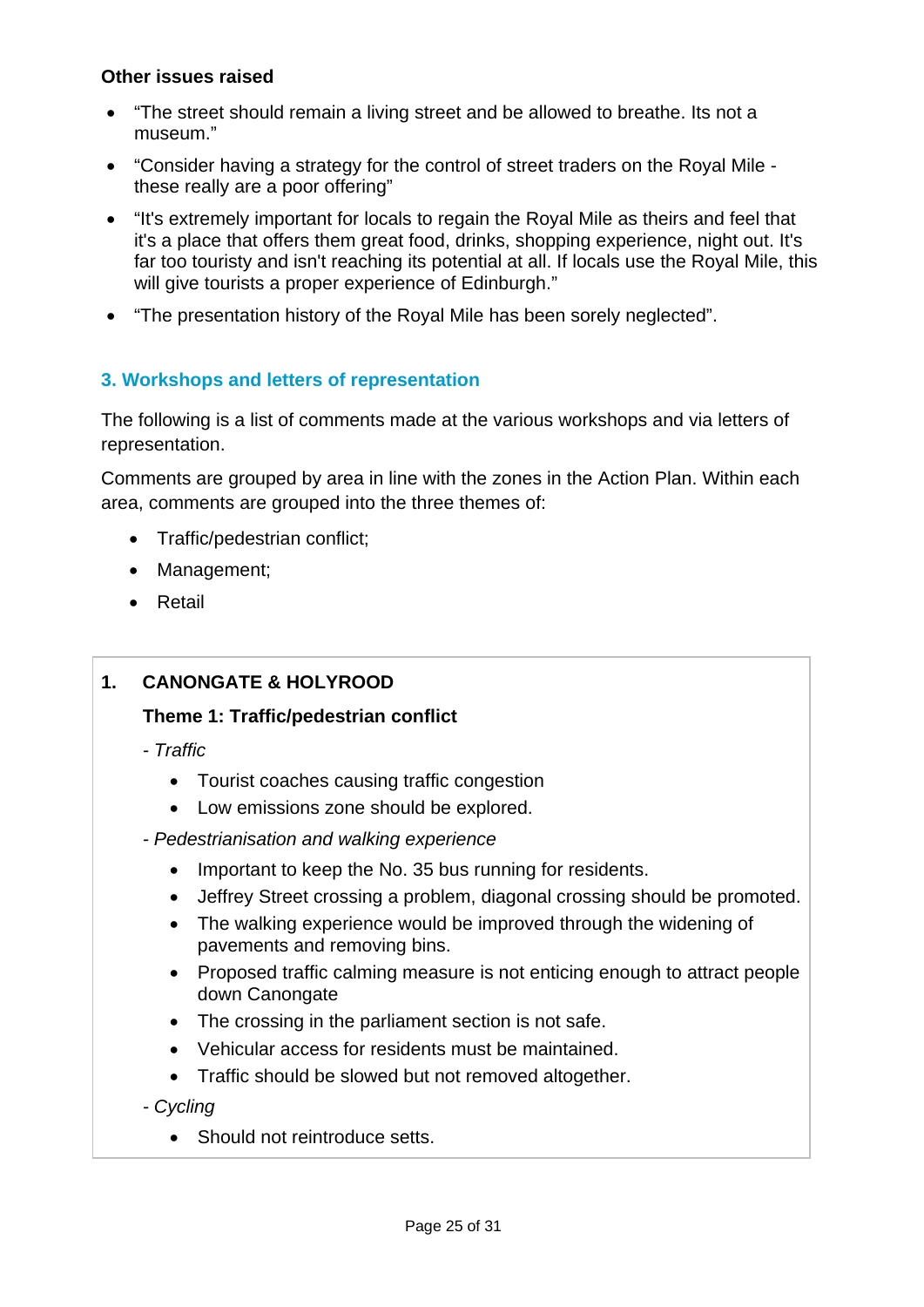# **Theme 2: Management**

# *- Waste*

- Tourists, issue of not knowing where to put waste.
- Recycling waste (domestic) lack of facilities
- Trade waste could be managed more effectively
- Domestic waste
- Litter
- *Street Clutter* 
	- Advertising boards on pavement accessibility issue
	- Directional signage to businesses down closes? Finger posts
	- Enforce A-board ban

# *- Tartan Tat*

- Poor quality of shops affecting wider environment
- Shopping (convenience stores, retail offer)

# *- Other*

- Management
- Communication
- Anti social behaviour/beggars?

# **Theme 3: Retail**

- *Control of retail offer* 
	- Encourage good shopfronts
	- Music shouldn't be allowed
- *Voluntary Agreements* 
	- Those who attend Royal Mile Business Association stick to agreement, no one else does.
	- Ban hooks on walls LBC
- *Signage for Closes* 
	- Standardised simple sign for all closes.
	- Map showing retail units
- *Additional uses down closes* 
	- Residents don't want additional noise/tourists in "their space"
	- Royal Mile Business Association want to put gates on closes to make them safer.
	- Don't want to open gated closes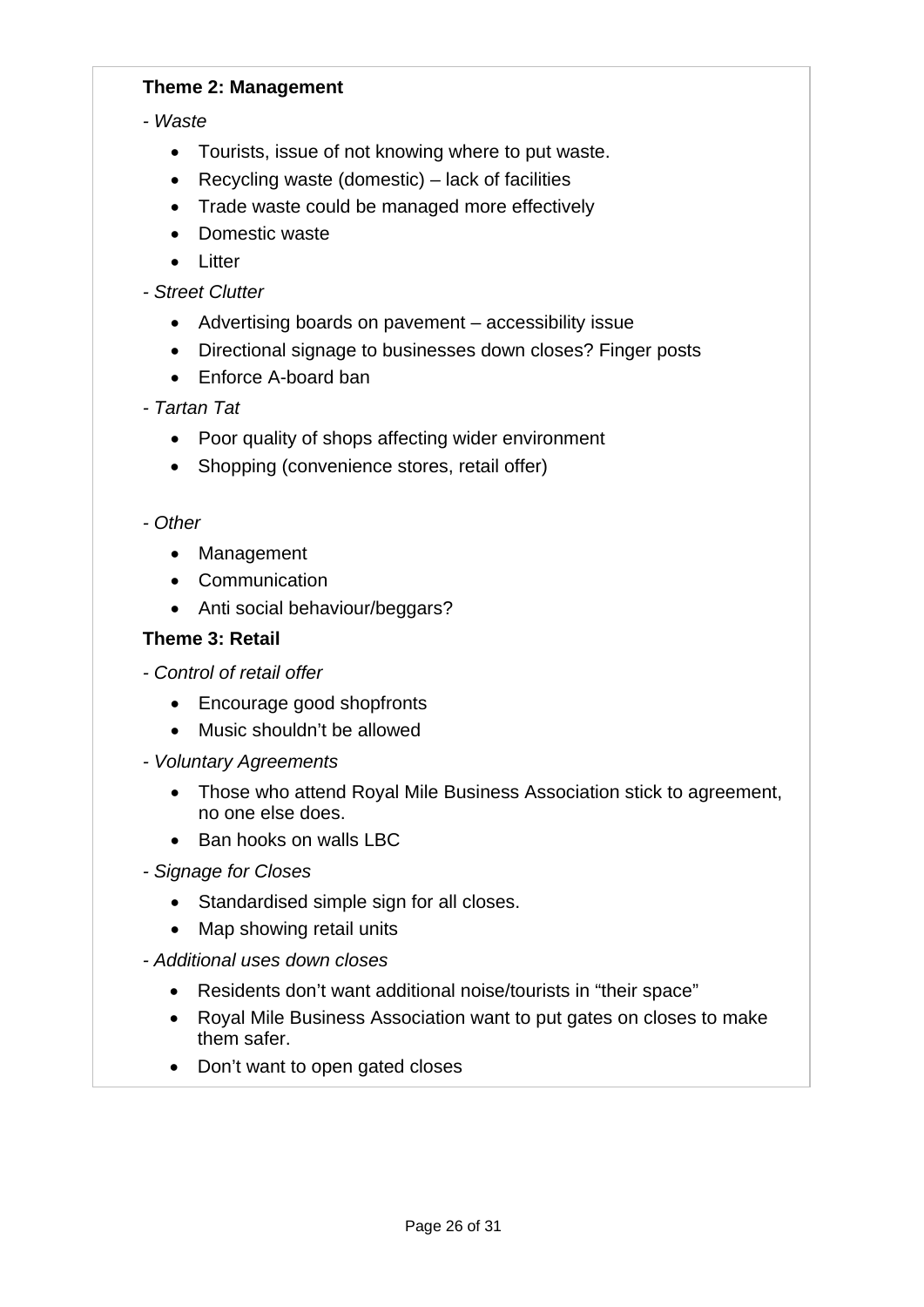# **2. HIGH STREET AND CIVIC ZONE (GEORGE IV BRIDGE TO ST MARY'S ST)**

# **Theme 1: Traffic/pedestrian conflict**

*- Parking* 

- Is public parking actually required?
- If parking is removed, pavements could be widened
- *Pavement seating*
- If pavements are broadened, pavement seating shouldn't be able to extend into additional space
- *Closure of St Mary's Street to Blackfriars*
- It's important to remain open for loading
- Physical barrier to traffic
- Less traffic the better, retain 35 bus but take off coaches.
- Open top buses for tourists attract people to the Royal Mile who will spend money.
- Also close taxi rank, bigger rank on Canongate
- Do not divert traffic down Niddry Street
- *Shared space*
- Bollards should be removed
- Safer for walking tours pedestrianisation would be beneficial to area
- *Junction at Bridges*
- Crossing should be widened.

# **Theme 2: Management**

- *Waste management*
- Use closes more creatively
- Feeling that the council can't work effectively with indirect businesses
- Would welcome consultation specifically for trade waste
- *Maintenance*
- Control of aggressive beggars
- Cigarette ends fines should be enforced to encourage change in behaviour
- Need to take ownership of the street like other cities look at other capital cities
- Royal Mile champions
- Graffiti
- Pavement quality
- *Street Clutter*
- A-boards should be allowed for businesses down closes
- Tables and chairs block entrances to closes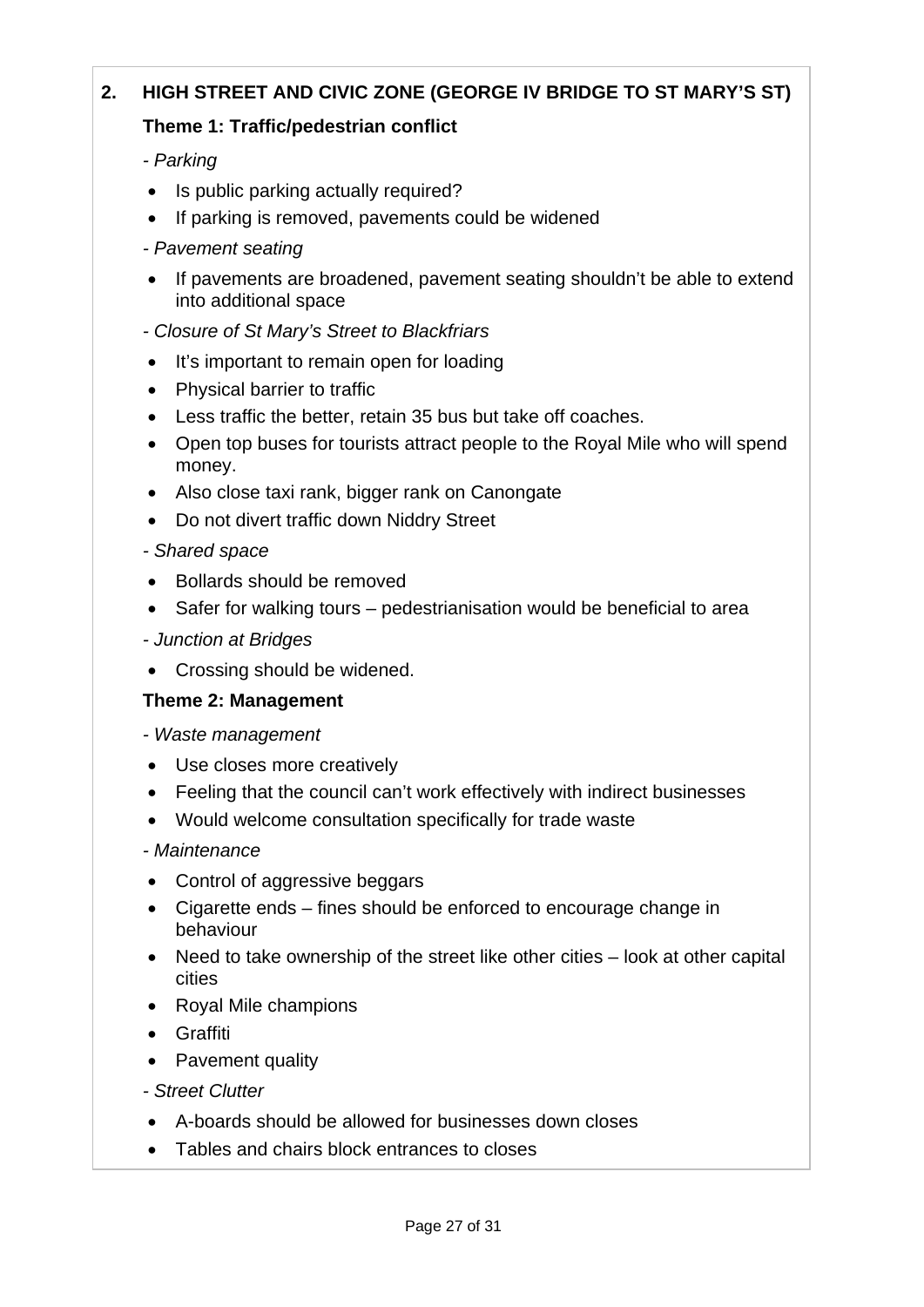- *Signage for Closes*
- Adverts for businesses down closes would be an issue

# **Theme 3: Retail**

- *Retail Offer* 
	- Local arts and crafts should be encouraged
	- Permanent stalls outside St Giles but should sell authentic Scottish products
	- Keep stalls in one area
	- Small local businesses should be encouraged through lower rates
	- Stalls clutter the street

# *- Signage*

- A-board ban has detrimental effect on business
- Shops down closes need signage to promote themselves
- Standardise signage
- Size of A-board should correspond to width of pavement

# *- Closes*

• Decorate closes to make them more appealing

# **3. LAWNMARKET AND CASTLEHILL**

# **Theme 1: Traffic/Pedestrian conflict**

- *Pedestrian experience* 
	- Remove bollards
	- Improve pedestrian environment
	- Remove tat from pavements and issue will be solved
	- Get rid of coaches it is acceptable to get tourists to walk to the castle.
	- Pavements should be all one level
	- Crossing needs to be addressed
- *Traffic* 
	- Ban right turn, but no other traffic restrictions
	- Johnstone Terrace should be opened up for residents to improve accessibility
	- Loading times should be enforced traffic wardens need to be more strict /red lines
	- The Lawnmarket section works as it is  $-$  no issue with congestion
	- Although the section works, this is the opportunity to create something better
	- No one should be able to park on the Lawnmarket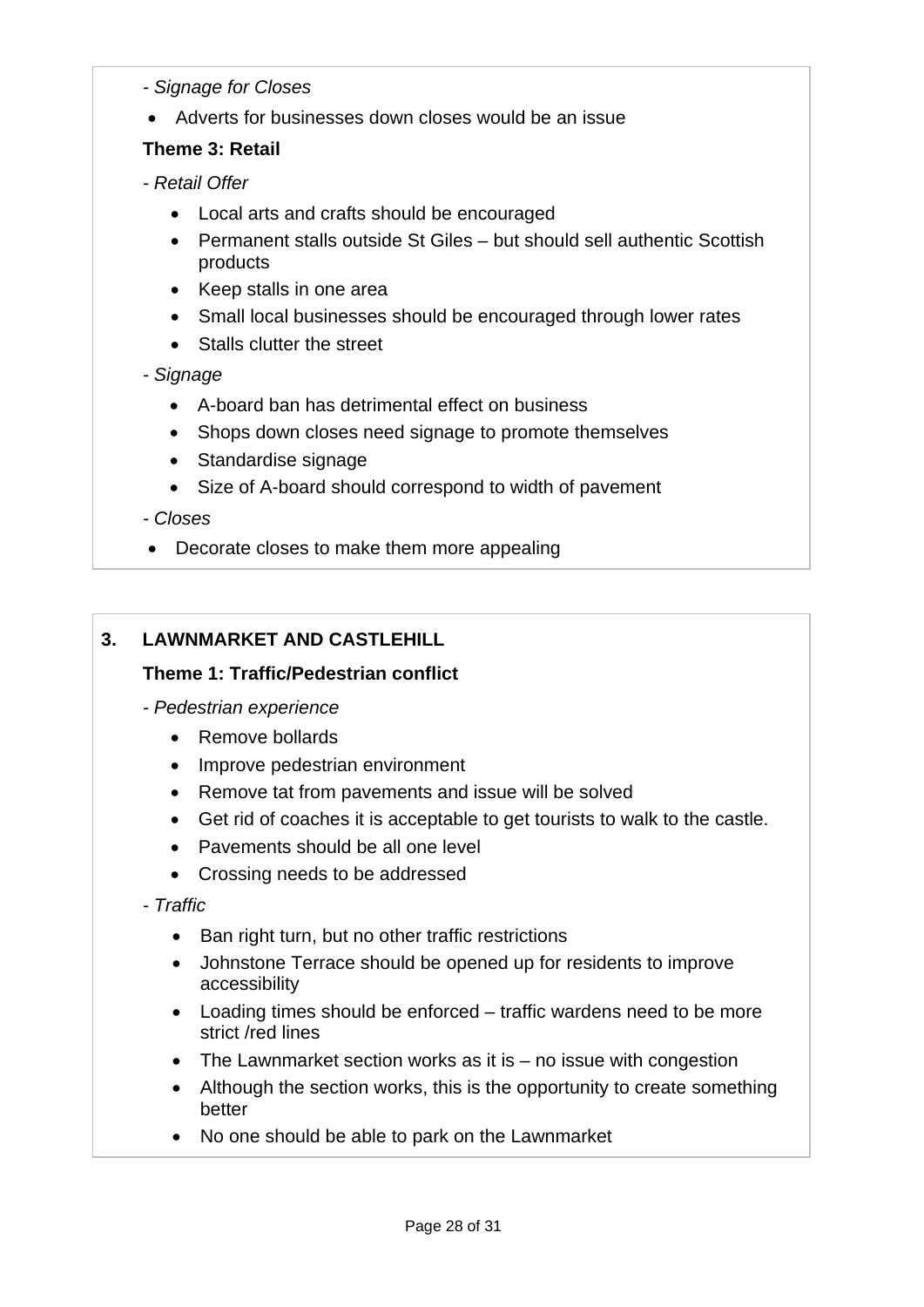• Roundabout at the hub needs to be addressed

# **Theme 2: Management**

*- Litter* 

- Lack of litter bins causes problems on the Lawnmarket
- CEC procedural issue constant litter
- *Maintenance* 
	- Paving to slippery leading to accidents
	- Tagging an issue- New Street graffiti wall is good though
	- All streets should be cleaned ie not just Victoria Street but steps too
	- Street urinals to stop people peeing on the street.
	- Closes are never cleaned.
	- CEC should be a constant presence, don't make excuses, sort problems.

# **Theme 3: Retail**

- *Street Clutter* 
	- A-boards obstruct pavements
	- Need a consistent, enforced approach to A-boards
	- Tables and chairs are sociable and open spaces should be usable
	- Different forms of directional signage should be used (pavement markings or one big board with information on it)

# **4. GENERAL (STREET-WIDE)**

# **Theme 1: Traffic/Pedestrian conflict**

- *Pedestrianisation* 
	- Shared spaces could confuse pedestrians awareness would need to be raised on the concept of shared space
	- People should be encouraged to walk no coaches
	- Pedestrianisation is idealistic can't be attained
	- Proposals could be more extreme fully pedestrianised [common theme]

# *- Traffic*

- Congestion charge
- RM not created with vehicles in mind.
- The Royal Mile should not be used as a through road.
- None of the alternative roads have the capacity to take additional traffic
- It would be Cowgate that would take the additional traffic from the Royal Mile, don't think it actually has the capacity to take it.
- Possible diversions Regent Road and Calton Road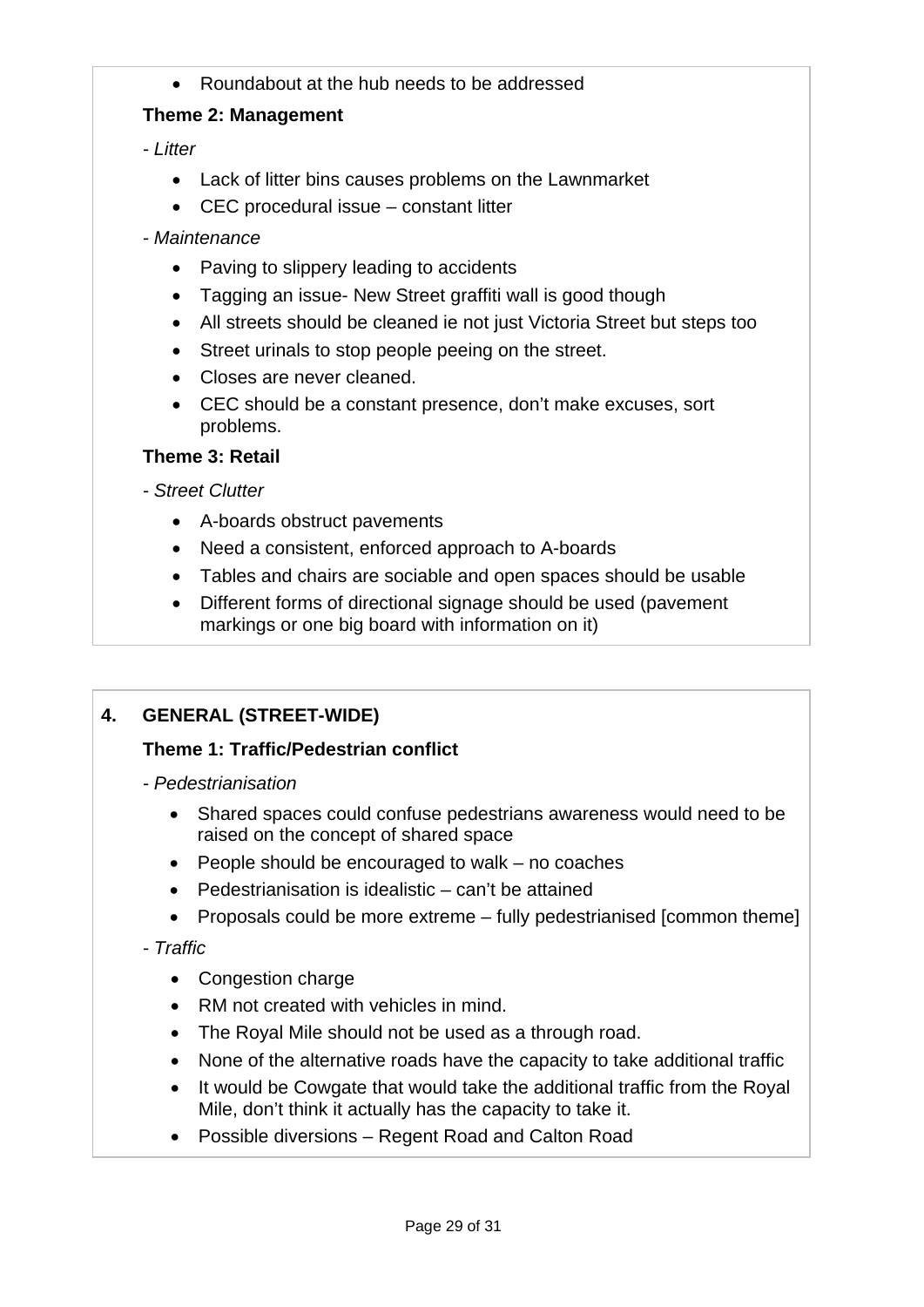- *Drop off zones/tourist coaches* 
	- Coaches and tourist buses (open top) should be distinguished within the action plan
	- Coaches should be restricted those using them do not get off and spend money
	- Coaches cause problems throughout the RM
	- Banning coaches would "kill" the city
	- There should be dedicated drop off zones on the Royal Mile like York

# *- Cycling*

- Cycle lanes currently don't connect, doesn't seem like a priority.
- Don't introduce setts

# **Theme 2: Management**

- *Big picture* 
	- Need to take ownership of the street like other cities look at other capital cities like Barcelona and Venice
- *Signage* 
	- Improved signage and information boards needed throughout the RM
	- Pavement displays should be limited
- *Lighting* 
	- Lighting down closes should be improved
- *Waste disposal* 
	- More consistent, frequent (local), co-ordinated collection (trade) Grassmarket approach
	- Need to get bins out of closes makes them hard to use
	- Need a physical storage solution
	- Dirty/rats in closes
	- Visibility of enforcement poor, it can take 48 hours for rubbish to be removed

*- Litter* 

- Regular collections and pickers required
- Not enough litter bins on the street, resulting in more litter.
- More creative solutions should be explored what about containers used at festival?

# **Theme 3: Retail**

*- Council approach* 

- CEC has the capacity to control lets as the biggest land lord in the area.
- Subsidise rents for suitable tenants